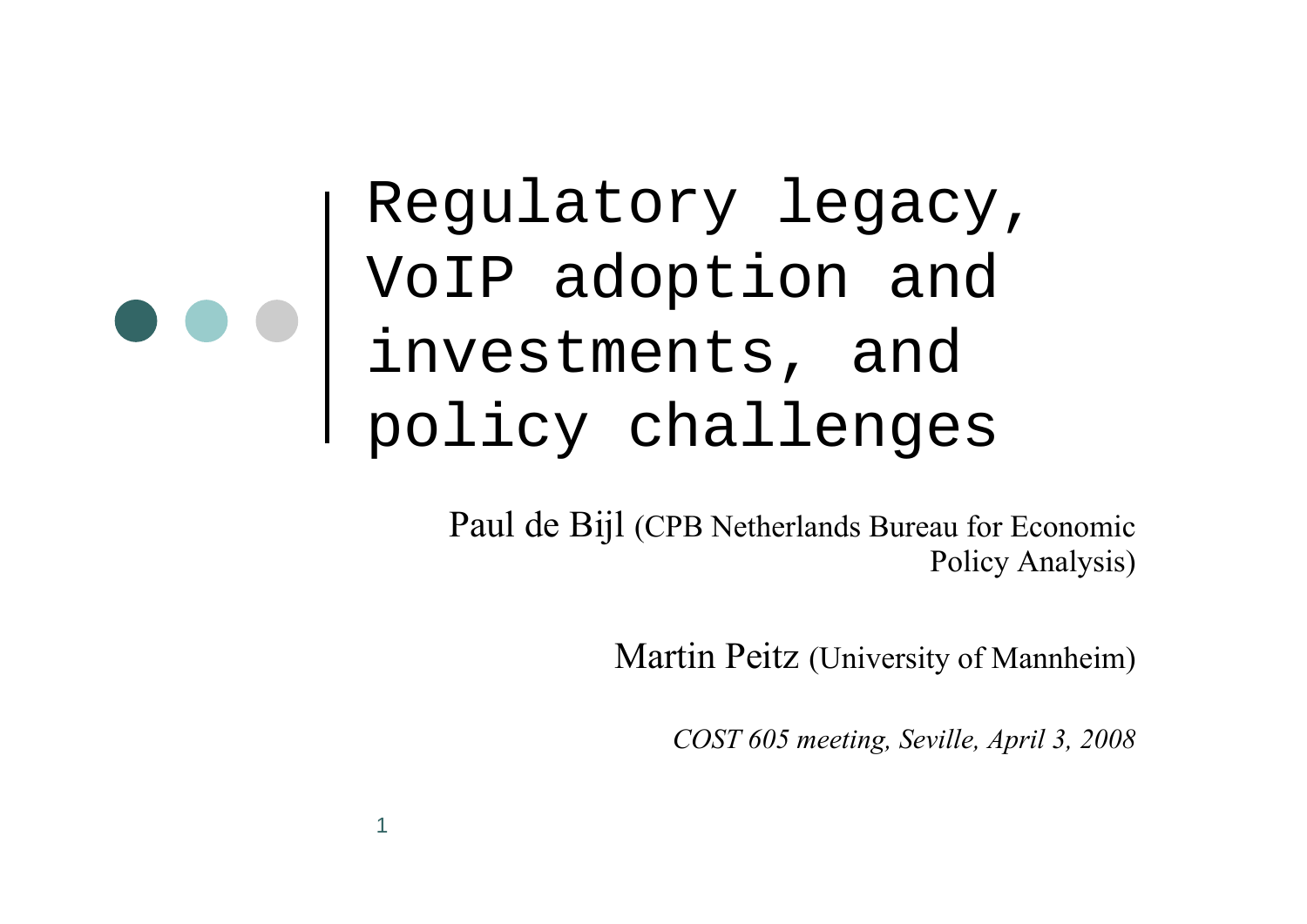# o o Structure of presentation

- 1.Motivation and focus
- 2.Some background on VoIP
- 3.Model and assumptions
- 4.Case I: exogenous customer groups
- 5.Case II: migration from PSTN to VoIP
- 6.Investment incentives
- 7. Conclusion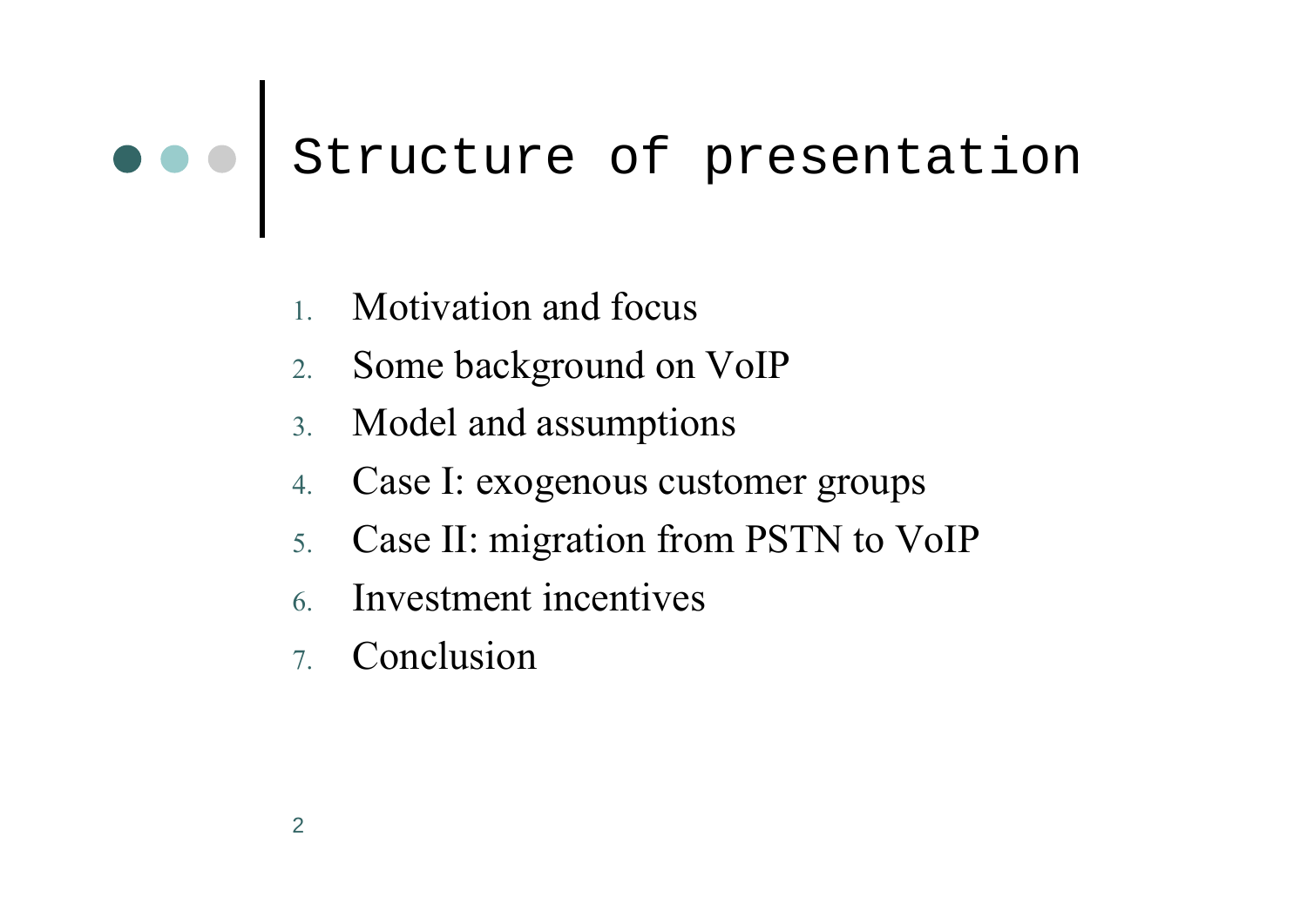### 1. Motivation and focus

#### **•** Emergence of IP-based telephony

- $\bullet$  VoIP
- $\bullet$  VoB
- | Will incumbents opt for all-IP networks? Will they eventually abandon PSTN?
	- Balance of old and new technologies
	- Distinguish between backbone and edges
- **•** Changing role for regulation
	- $\bullet$ Inheritance from PSTN world
	- Need for deregulation/re-regulation?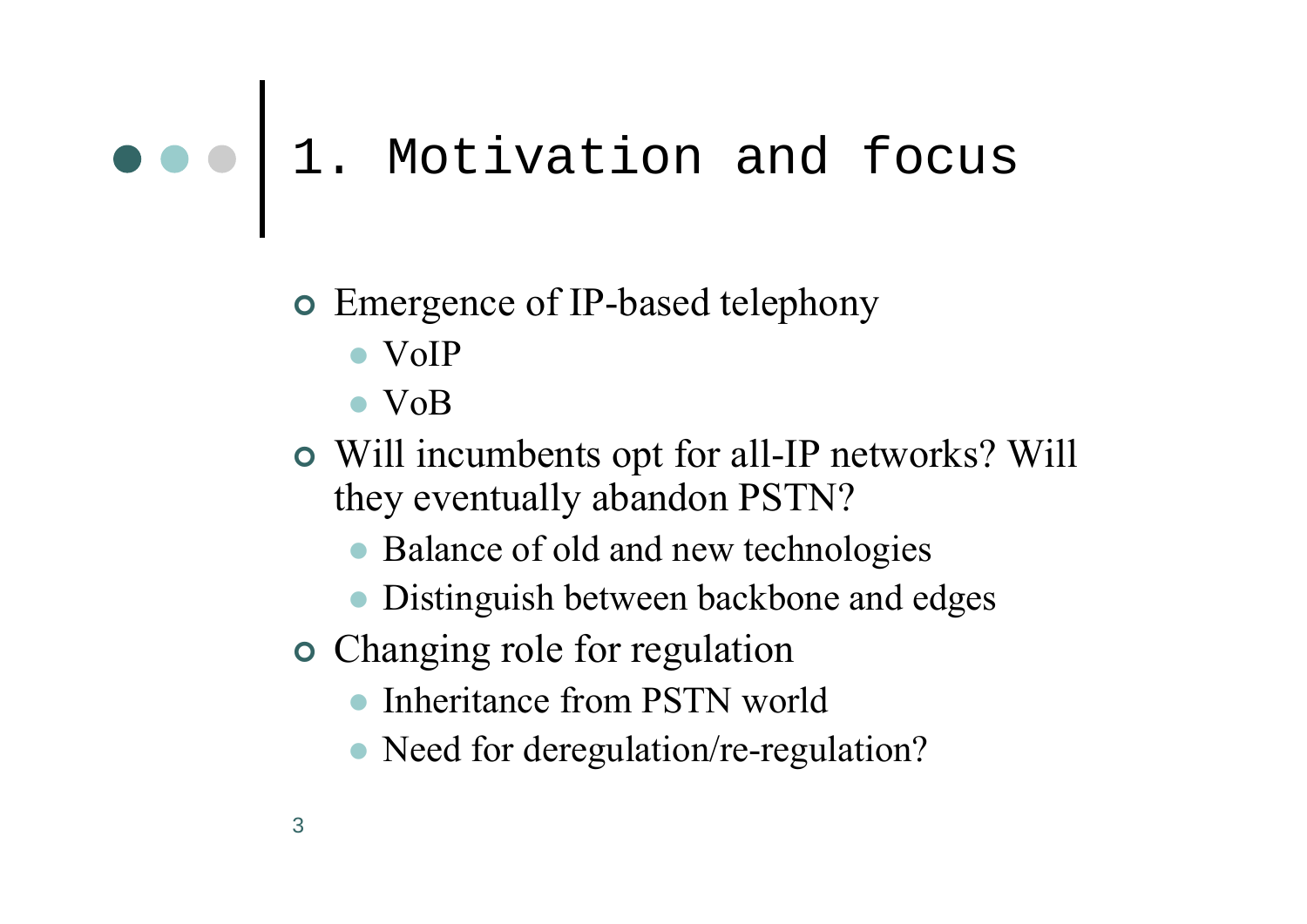### 1. Motivation and focus

#### | VoIP types covered by our paper

- VoIP introduced by traditional operators (incumbents)
- VoIP introduced by cable operators
- VoIP introduced by LLU entrants
- **•** Partly applies to other VoIP types
	- e.g. PC-based telephony over the Internet
- | Focus on VoIP in a world where PSTN still exists
	- Relationship between old and new
	- Transition from old to new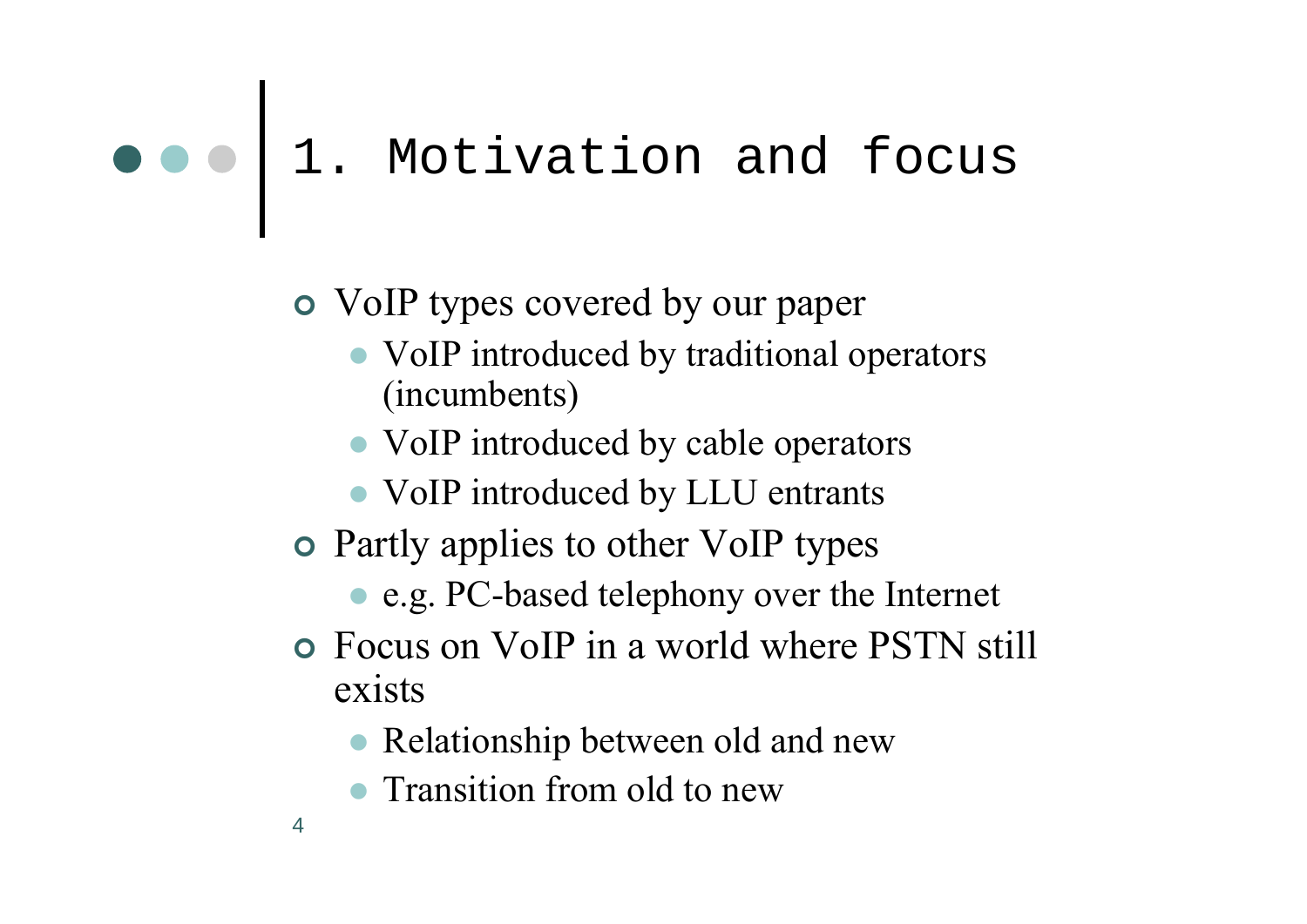### 1. Motivation and focus

 $\circ$  Current paper

- Regulation of terminating access prices
	- Theoretical base model: de Bijl and Peitz (2006)
- In the case of unbundling, we abstract from regulatory issues concerning LLU prices
- Investment incentives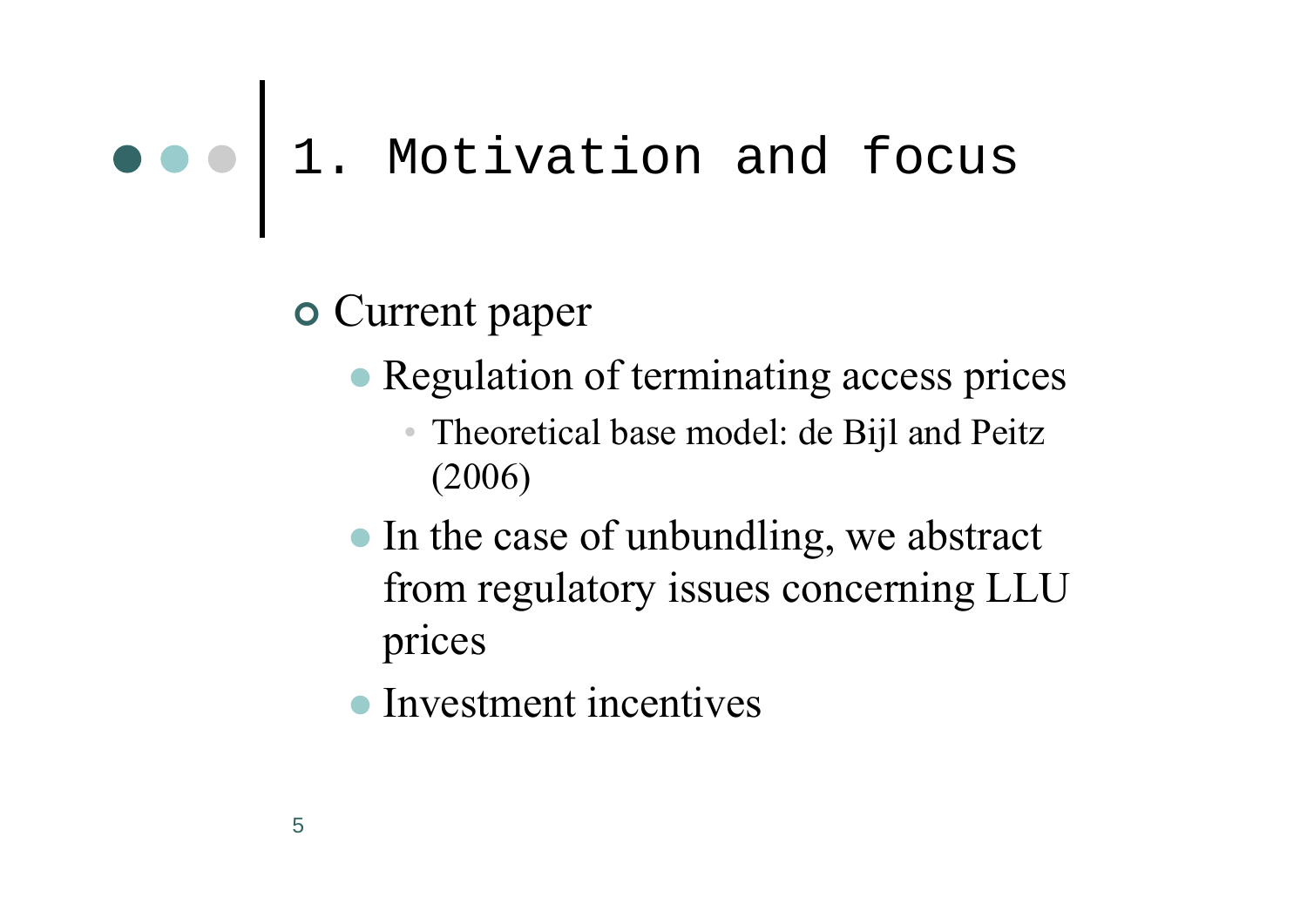# 2. Some Background on VoIP

- $\bullet$  PSTN (public switched telephone network)
	- $\bullet$ Circuit-switched network
	- $\bullet$ Metering according to connection time
- o VoIP (voice over Internet protocol)
	- $\bullet$ Packet-switched network
	- $\bullet$ "Digital convergence"
	- $\bullet$ End-user access through broadband, cable, etc.
- | Penetration of high-speed (internet) access critical prerequisite for the success of VoIP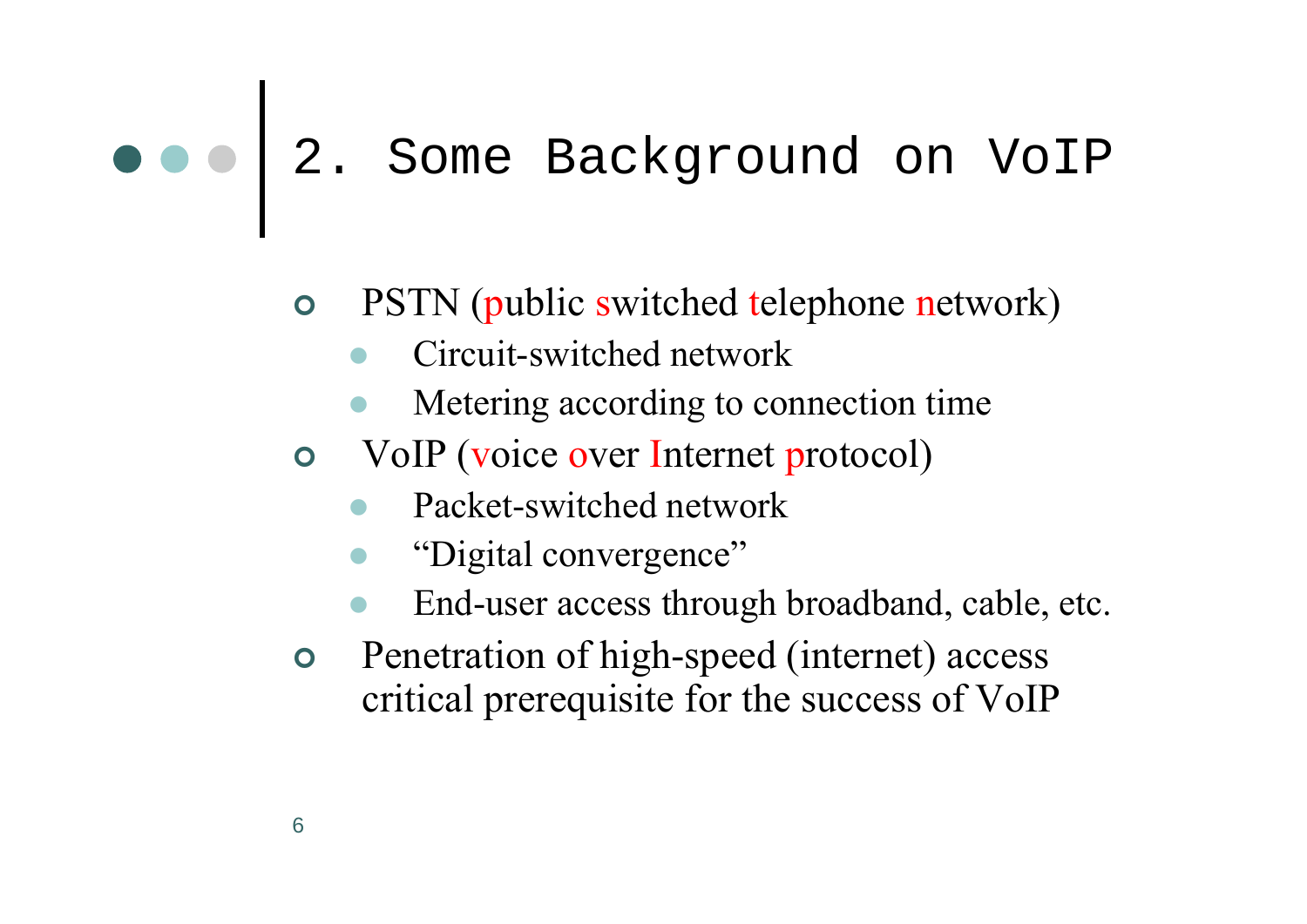# 2. Some Background on VoIP

#### $\bullet$ Regulatory issues

- $\bullet$  Definition of VoIP (does the European regulatory framwork apply? should it be regulated like a PSTN?)
- Numbering
- $\bullet$ Universal service
- $\bullet$ Access regulation
- $\bullet$  This paper: interaction between PSTN and VoIP and effects of PSTN regulation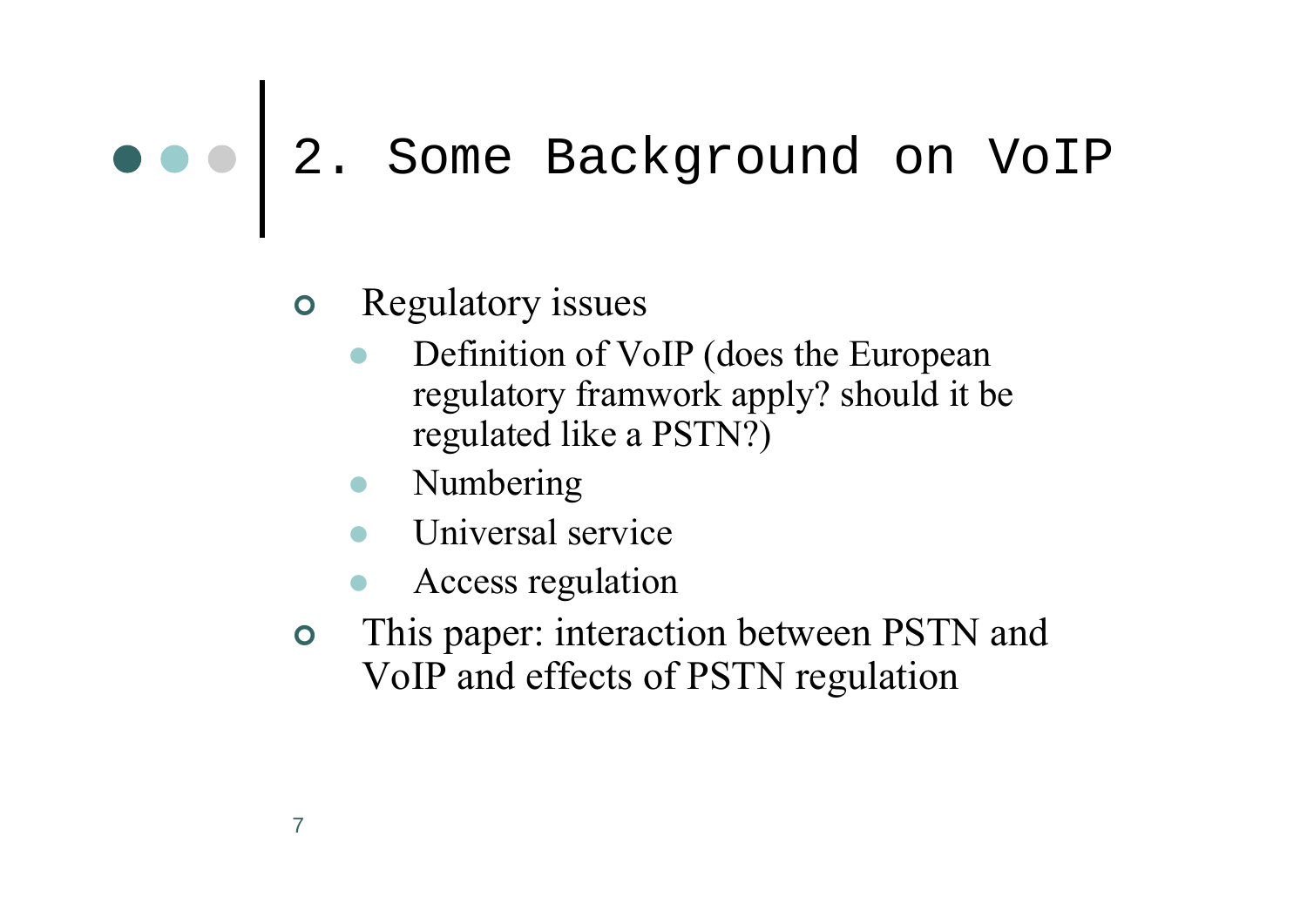#### $\bullet$ Two operators

- $\bullet$ Incumbent (operator 1)
- $\bullet$ Entrant (operator 2)
- $\bullet$  Only the incumbent is active in the PSTN segment
	- $\bullet$ Providing PSTN telephony
- $\bullet$  Both operators are active in the VoIP segment
	- $\bullet$ Providing VoIP telephony (or some bundle)
- $\Omega$ All networks are interconnected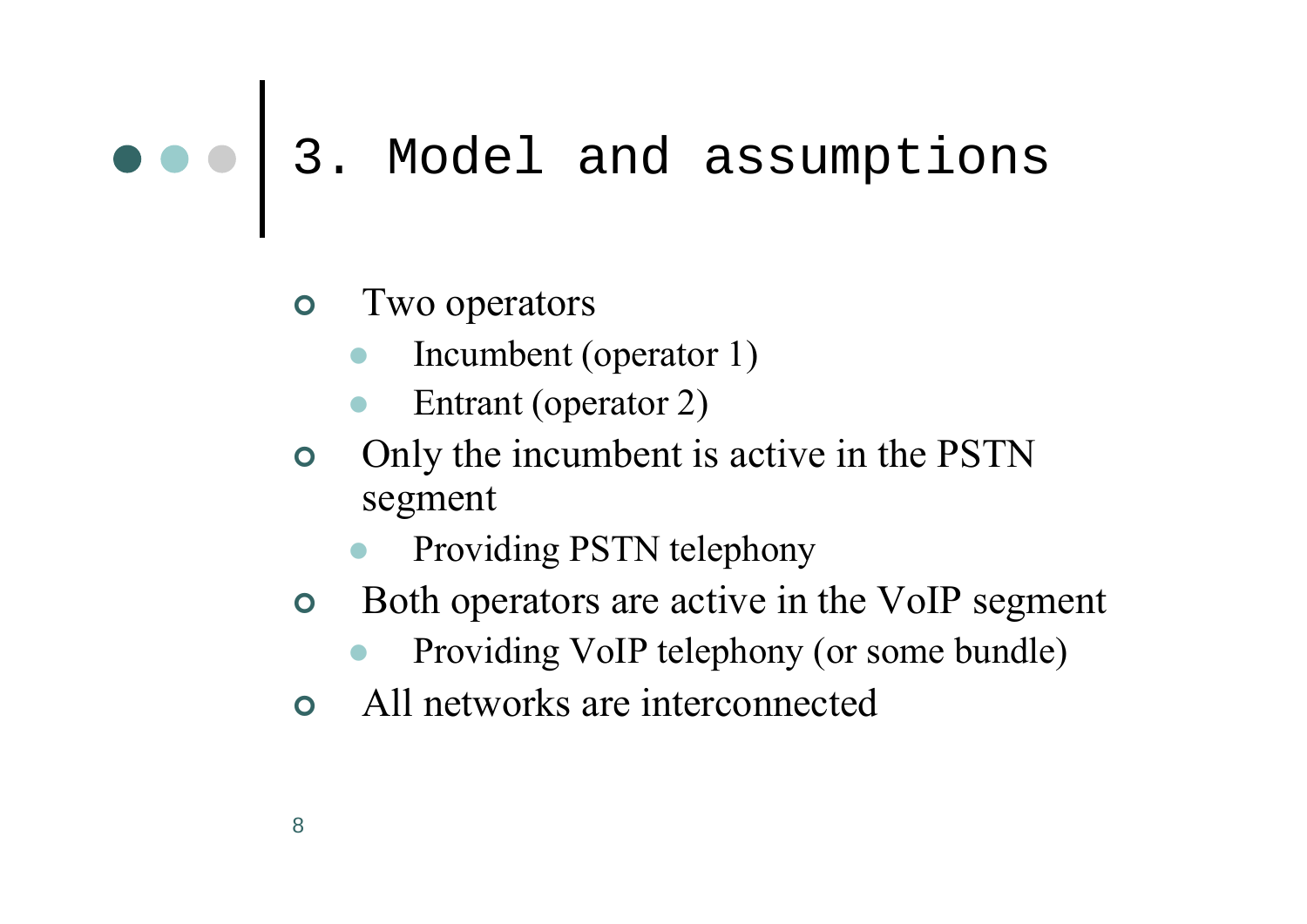- **•** Imperfect competition (in prices  $p_1$  and  $p_2$ ) for VoIP customers
	- $\bullet$ Incumbent (operator 1)
	- $\bullet$ Entrant (operator 2)
- | By assuming that LLU prices are set at costbased levels, the model applies to two types of entrant
	- $\bullet$ Cable operator
	- $\bullet$ LLU-based entrant (including bitstream access)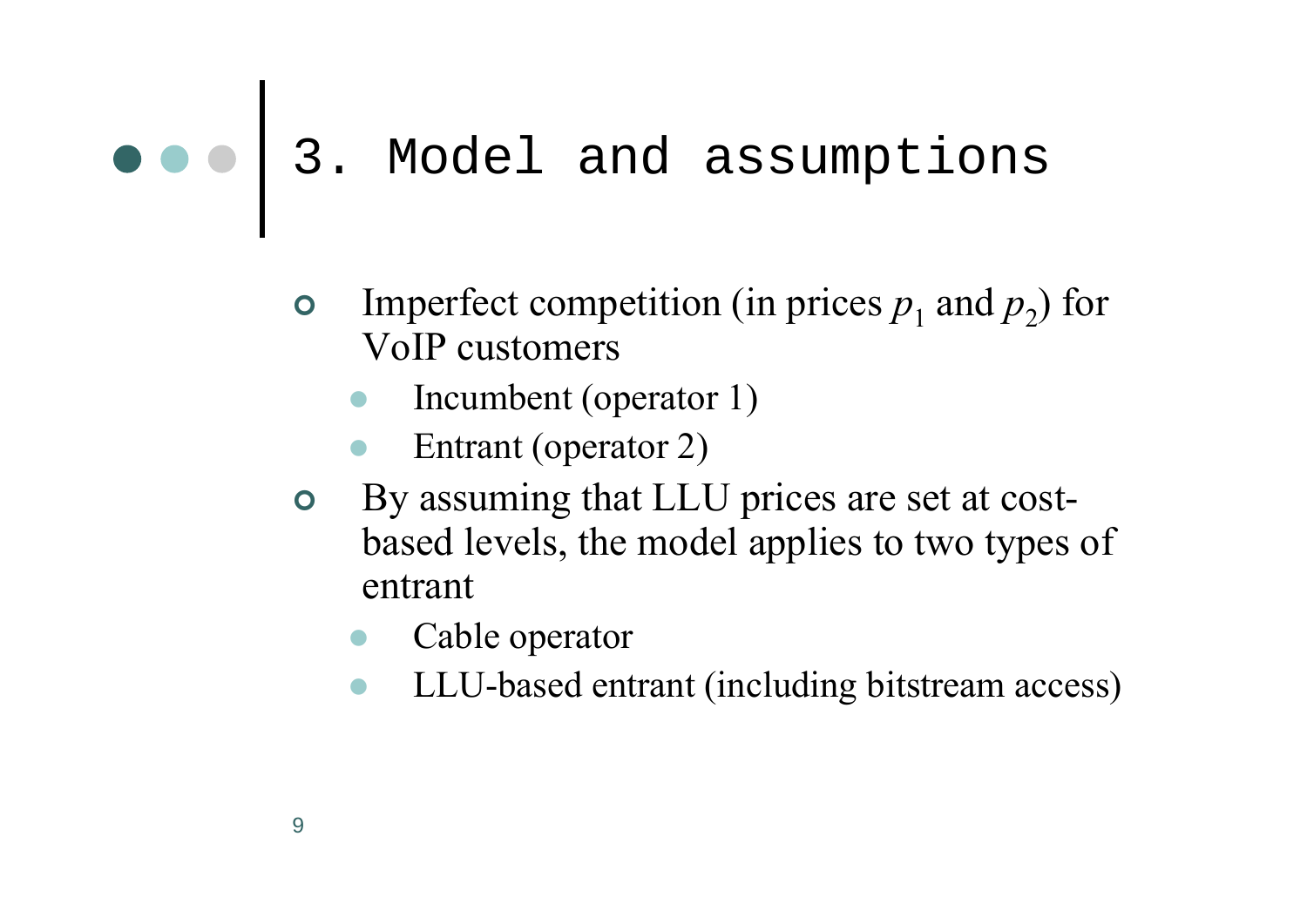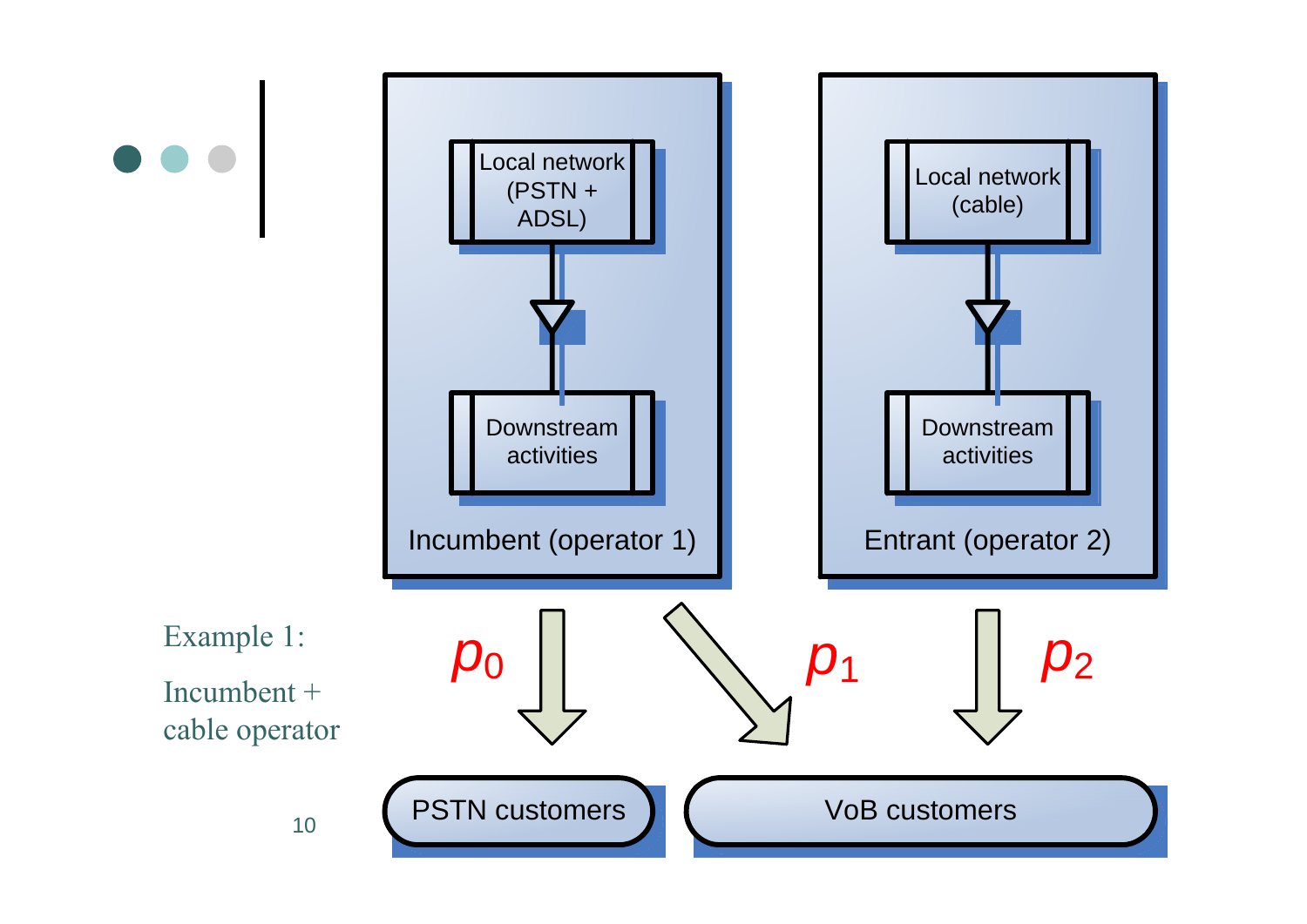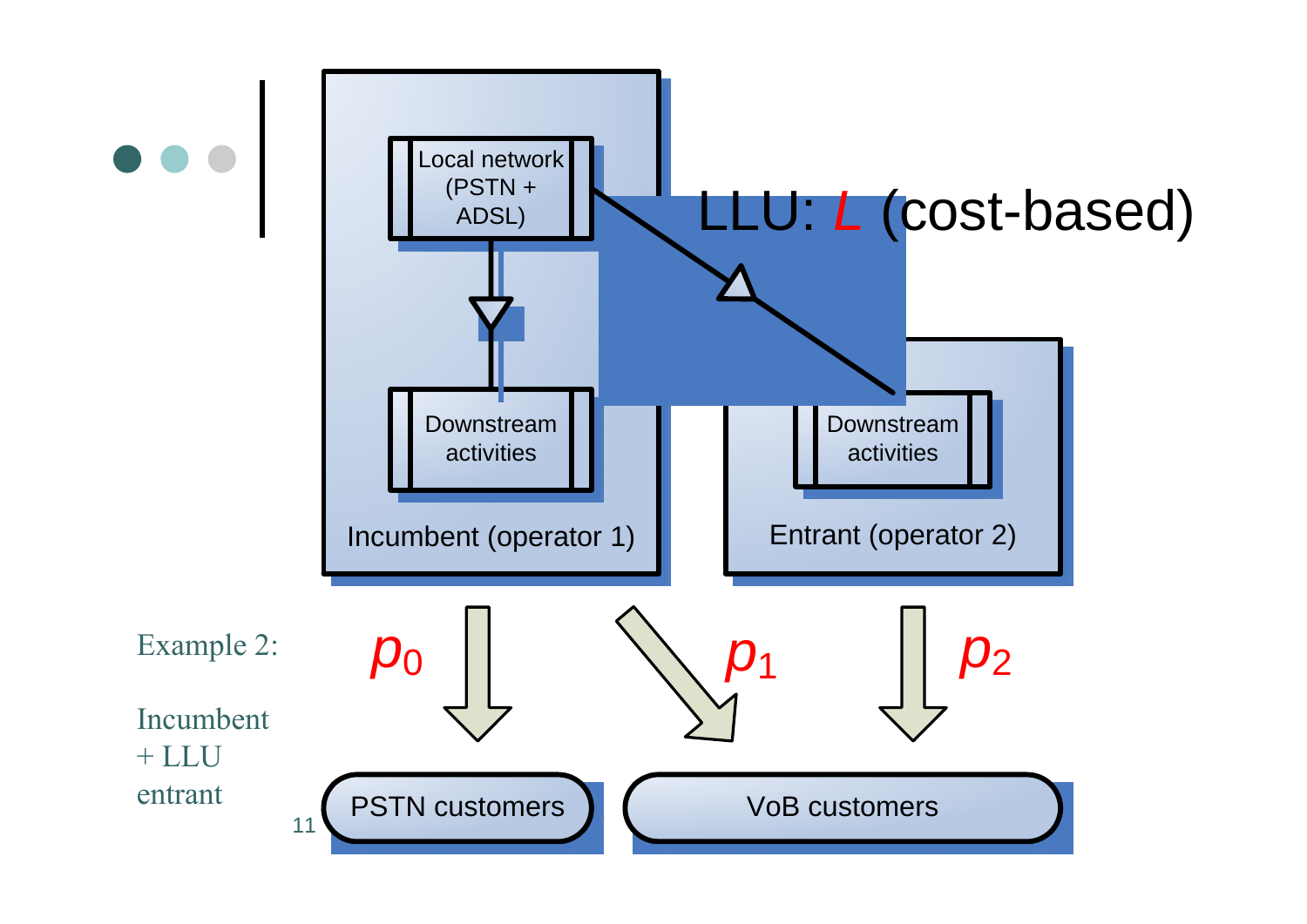- $\bullet$  Terminating access: benchmark case
	- $\bullet$  Access charge *<sup>a</sup>* > 0 only for call termination on PSTN
	- $\bullet$  All other traffic: bill-and-keep (access charge 0)
	- $\bullet$ Different situations will be discussed later
- $\bullet$ Parameter *c* denotes the "marginal" (i.e., traffic-dependent) cost of call termination on PSTN
	- $\bullet$ All other costs are set at 0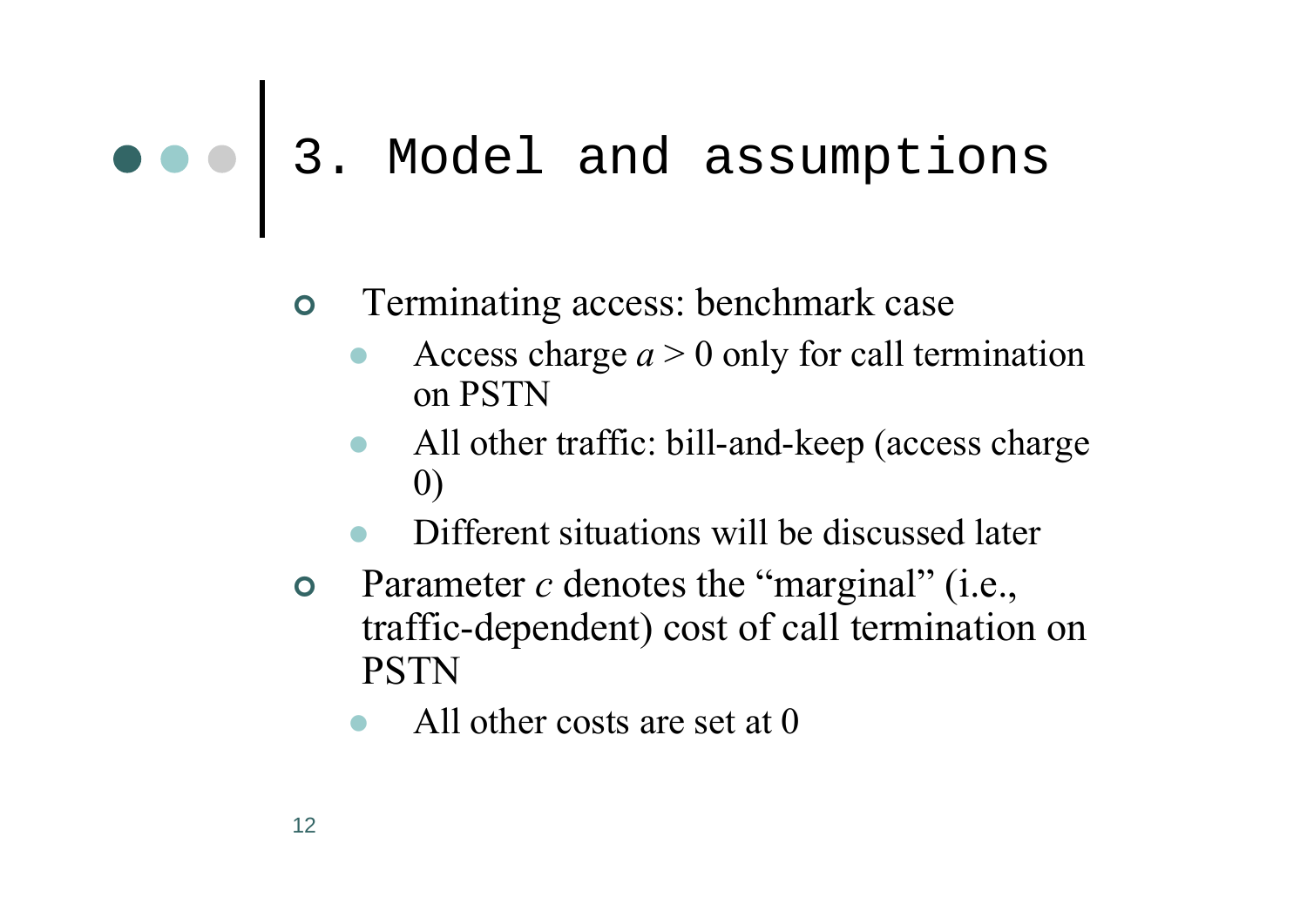#### | Access price *<sup>a</sup>* is given

- $\bullet$  Exogenous parameter, can be varied to see how competition is affected
- $\bullet$  Comparative statics: derive optimal level from a regulatory viewpoint
- **•** PSTN retail price  $p_0$  is given

13

- $\bullet$  Exogenous parameter, can be varied to see how competition is affected
- $\bullet$  Comparative statics: derive...
	- •... optimal level from a regulatory viewpoint
- $\bullet$  Extension: set at a first stage by profitmaximizing incumbent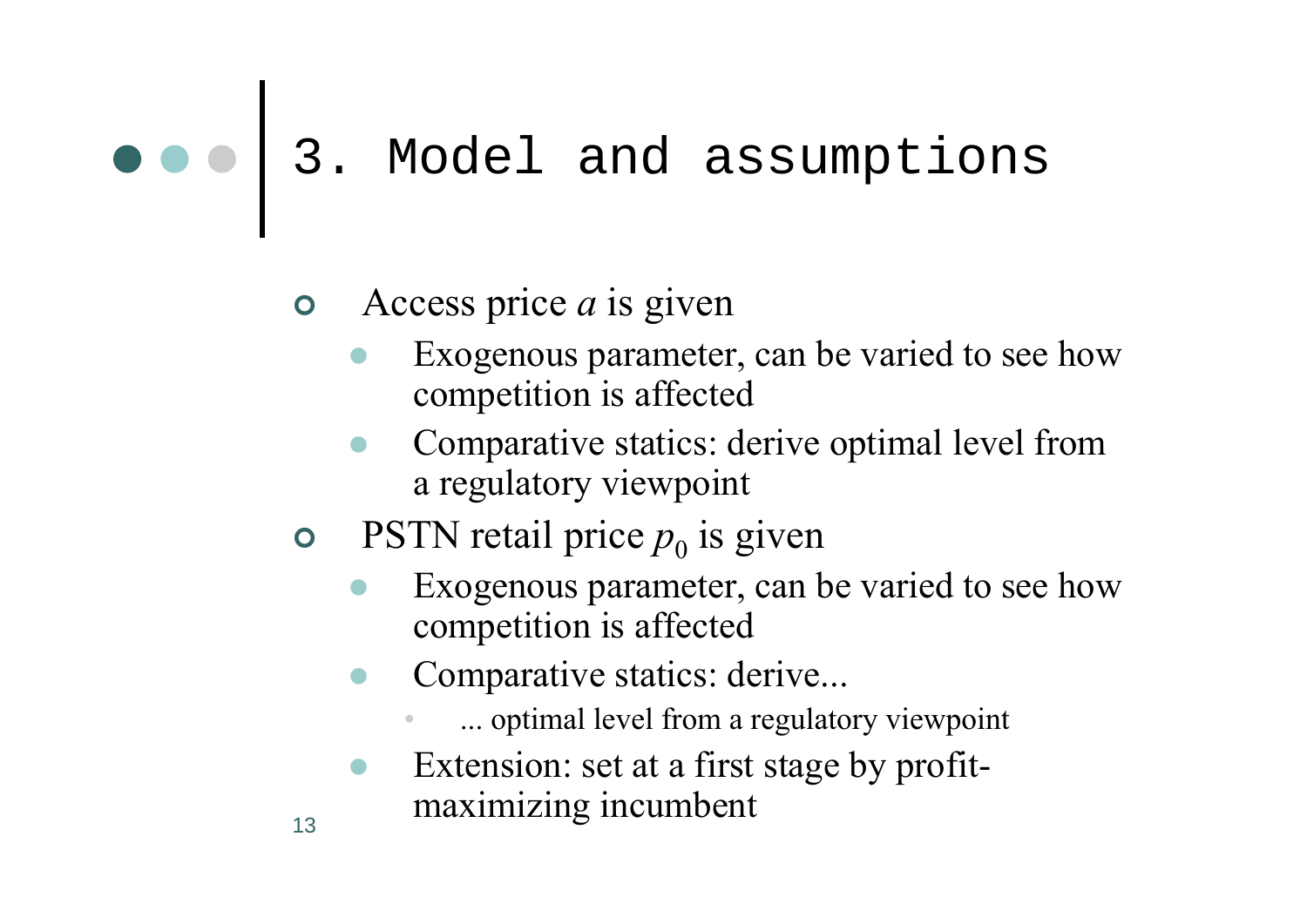- $\bullet$  Sizes of customer groups
	- $\bullet$ PSTN users:  $\lambda_0$
	- VoIP users:  $\lambda$
	- $\bullet$ **Constant market size:**  $\lambda_0 + \lambda = 1$
- $\bullet$  Two cases:
	- I.Benchmark: Exogenous customer groups
	- II. Customers can choose between PSTN and VoIP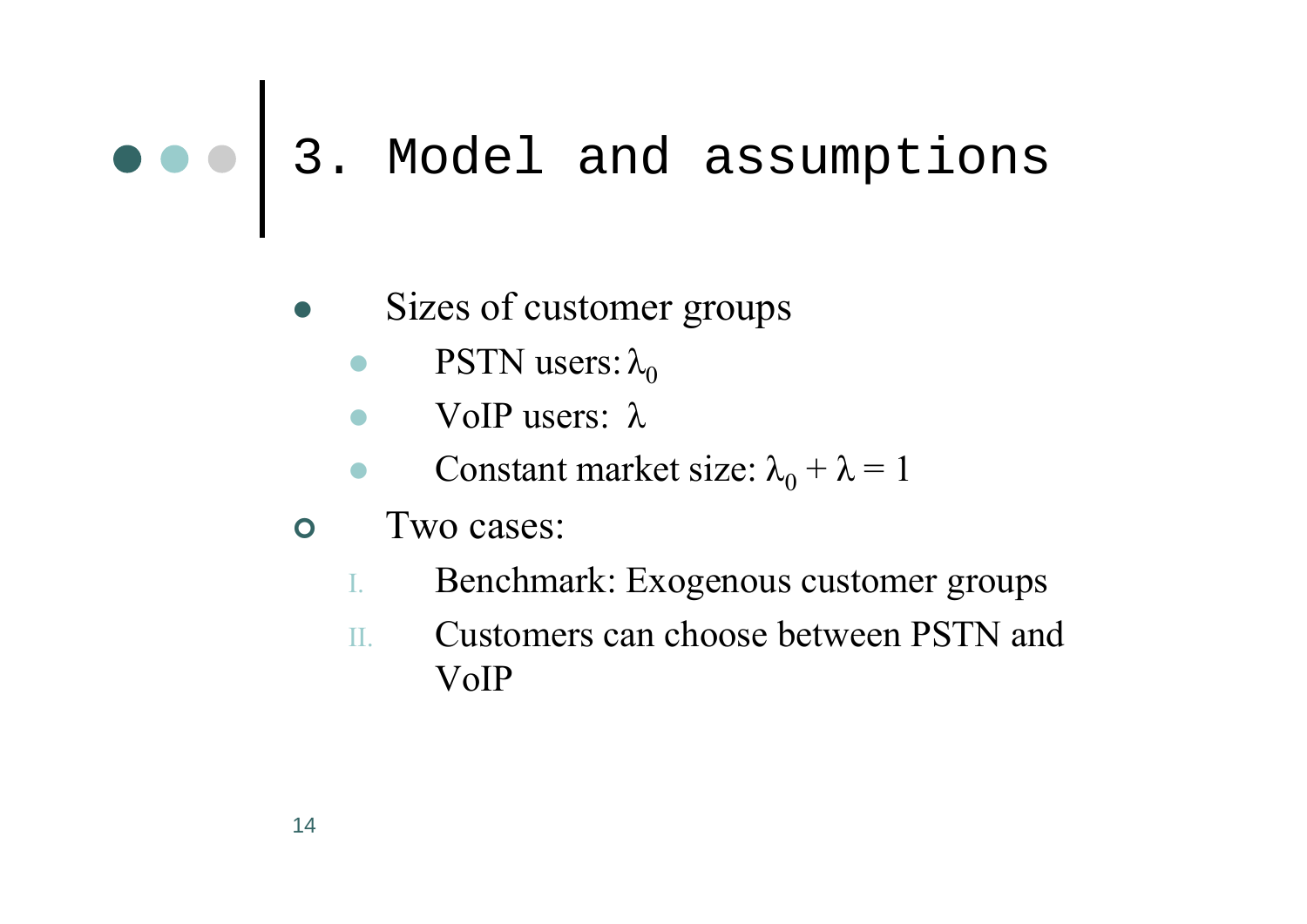



Case II: consumers can migrate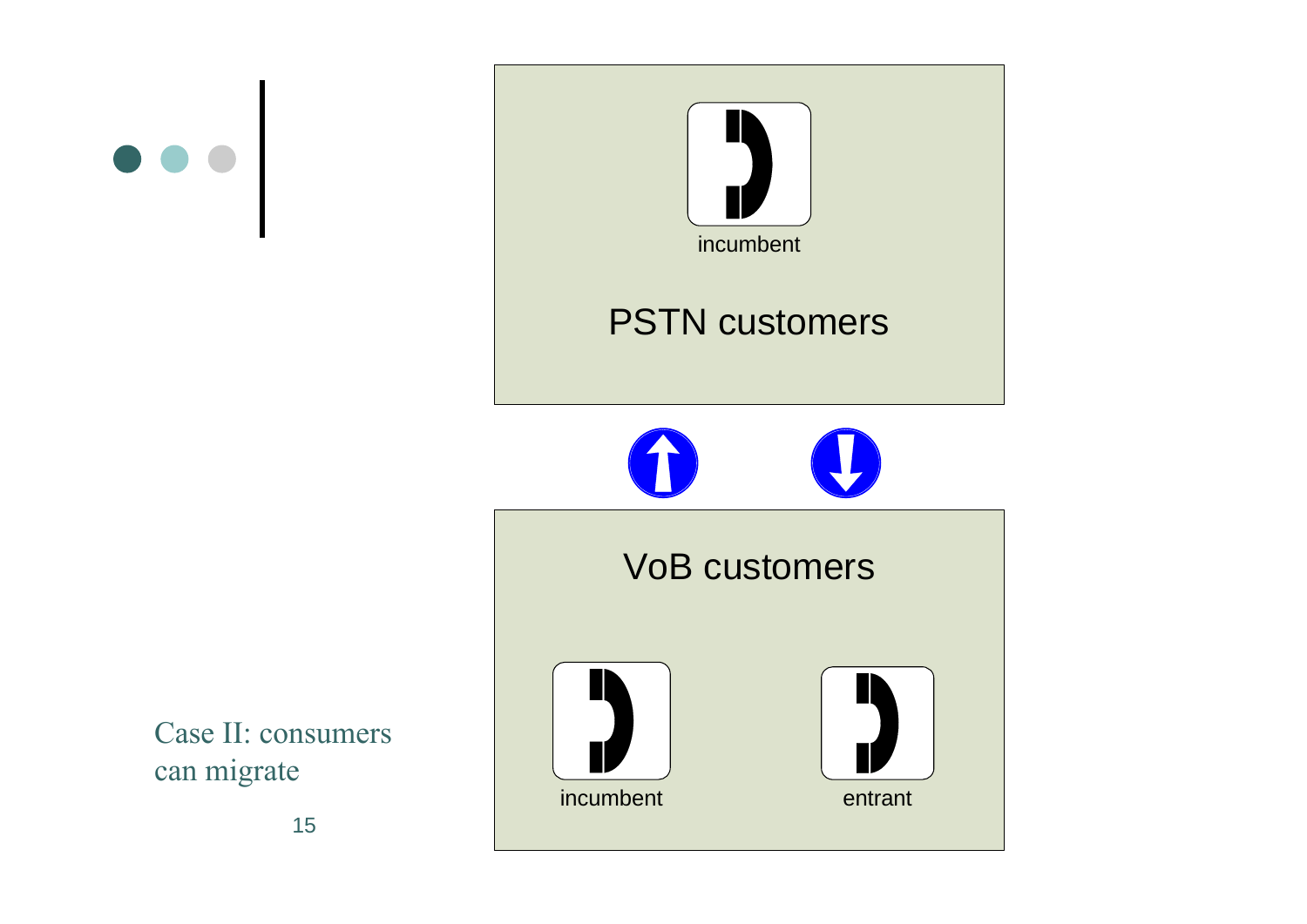- | Consumers have an identical, inelastic demand for 1 unit of the good (e.g. having access to a telephone line)
- **•** Market shares in VoIP segment are denoted by
	- $s_1(p_1, p_2)$
	- $s_2(p_1, p_2)$
- **o** Market shares depend on:
	- $\bullet$  Difference between  $p_1$  and  $p_2$
	- Difference in VoIP telephony qualities, showing up in utility obtained from buying from operator 1 versus operator 2
	- Horizontal differentiation parameter (Hotelling set-up)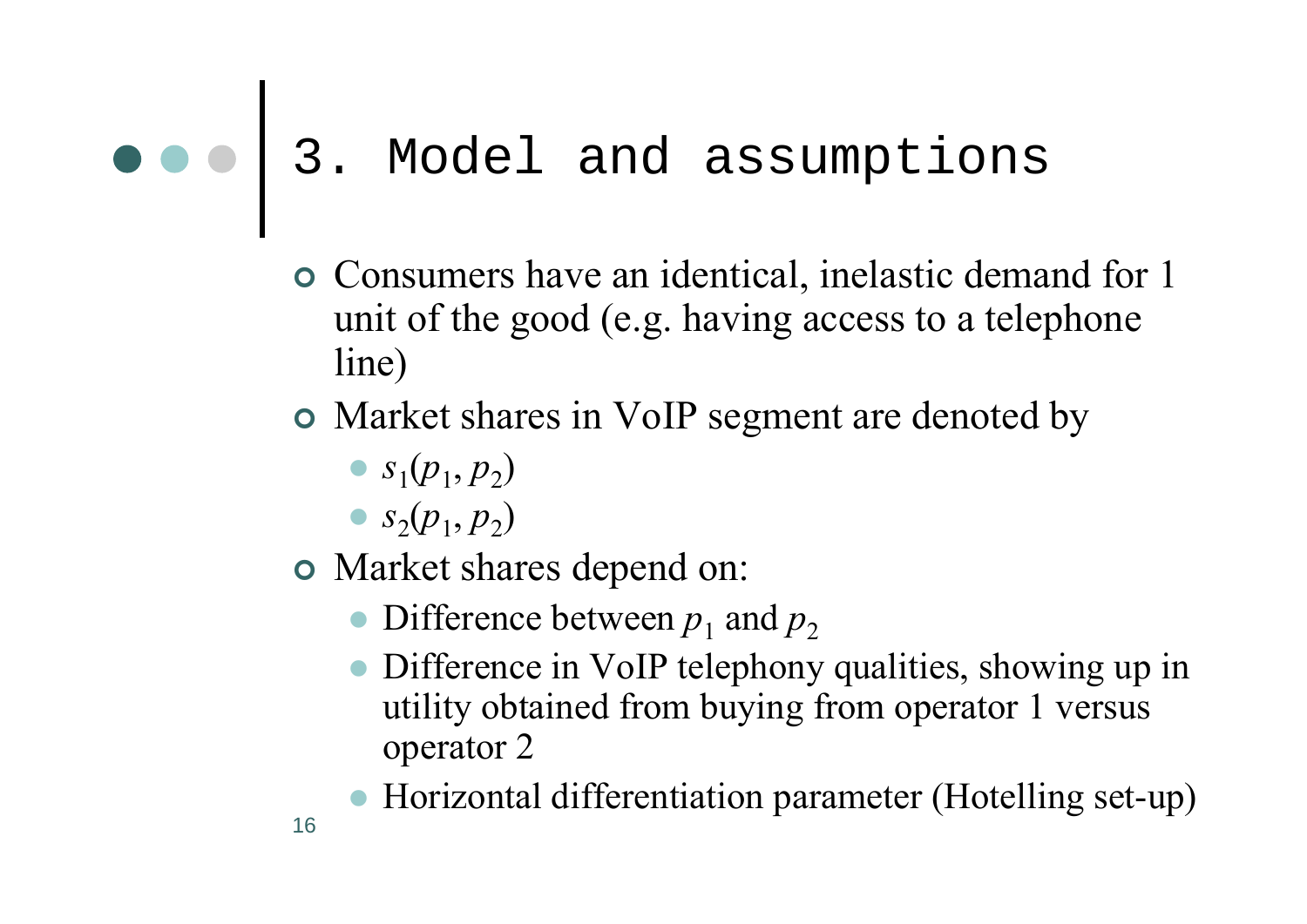#### **o** Calling patterns are balanced

- This implies that the volumes of on-net and offnet calls are proportionate to market shares
- Natural benchmark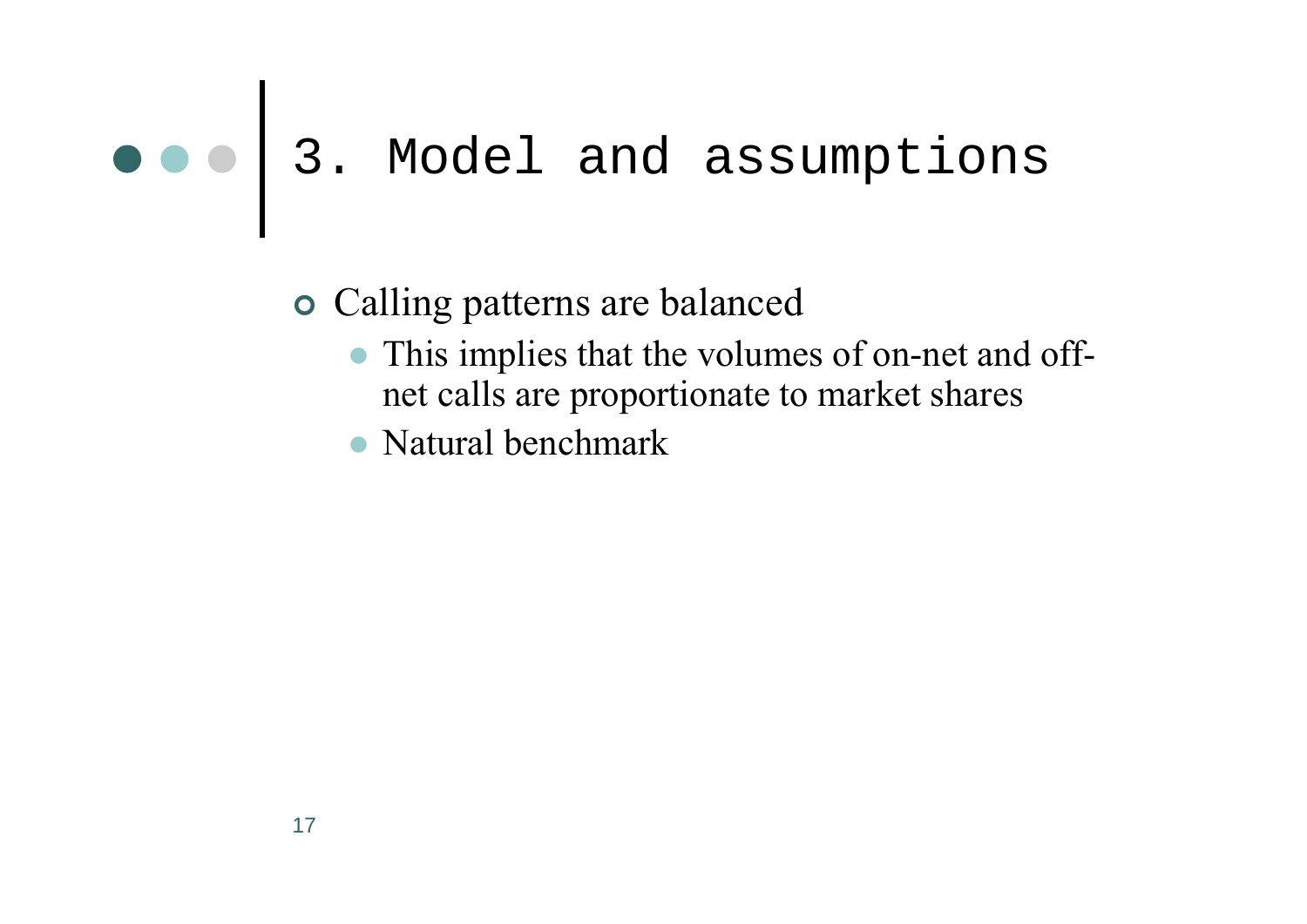| Incumbent's profit function:

$$
\pi_1(p_1, p_2; a, p_0) = \lambda_0 (p_0 - \lambda_0 c) +
$$

$$
\lambda [s_1(p_1, p_2) (p_1 - \lambda_0 c) + s_2(p_1, p_2) \lambda_0 (a - c)]
$$

| Entrant's profit function:

$$
\pi_2(p_1, p_2; a, p_0) = \lambda s_2(p_1, p_2) (p_2 - \lambda_0 a)
$$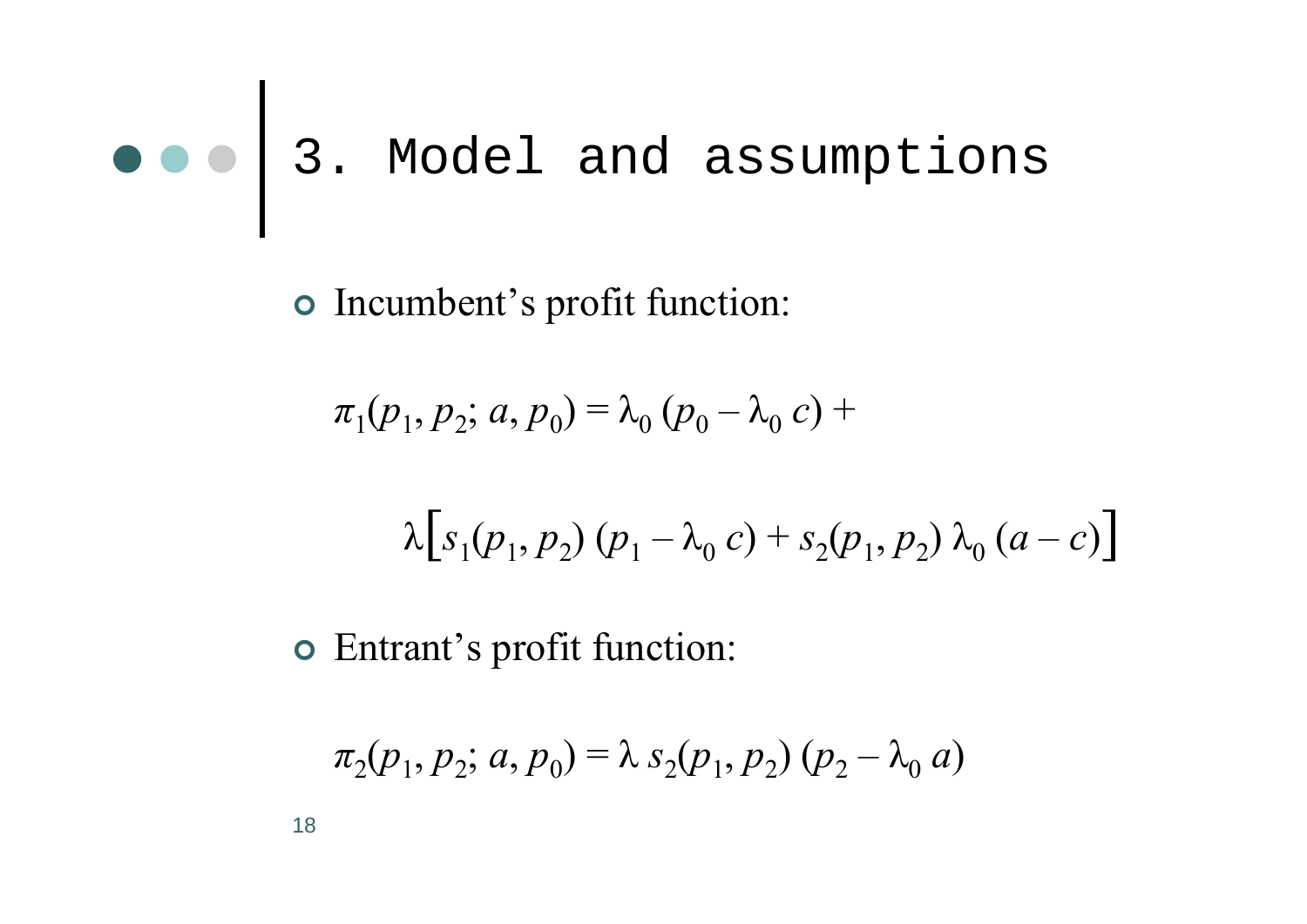- **O** Game in case I
	- 1. Variables *a* and  $p_0$  are given
	- 2. Each operator *<sup>i</sup>* chooses VoIP price *pi* to maximize its profits,  $i = 1, 2$
	- 3. Consumers observe retail prices and make purchase decisions, based on utility maximization
- | Game is solved by deriving Nash equilibrium  $(p_1^*, p_2^*)$ 
	- $\bullet$ Game in case II will be somewhat different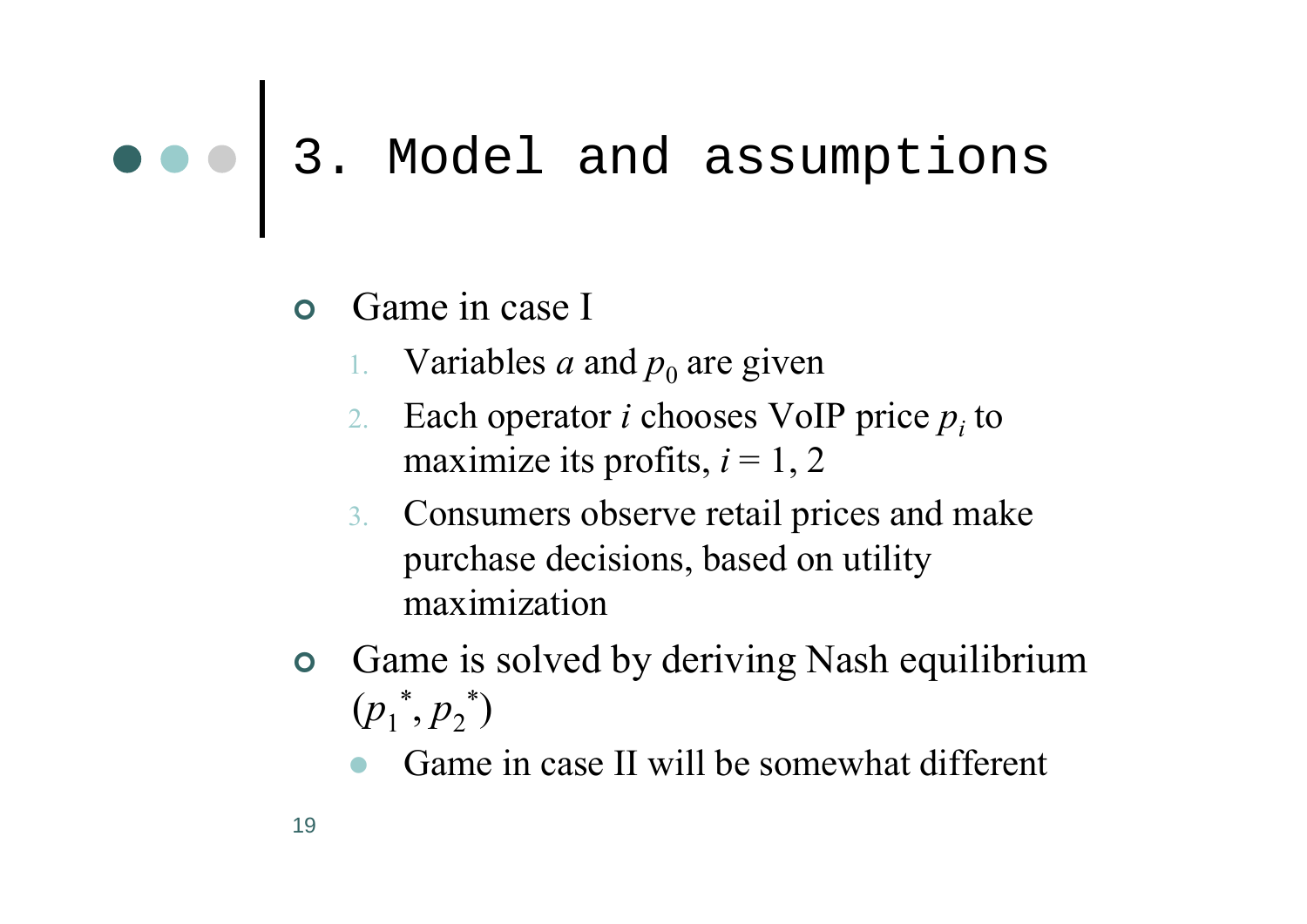- | Customer groups are completely separate
- **•** Sizes of customer groups ( $\lambda_0$  and  $\lambda$ ) are exogenously given
	- No migration from PSTN to VoIP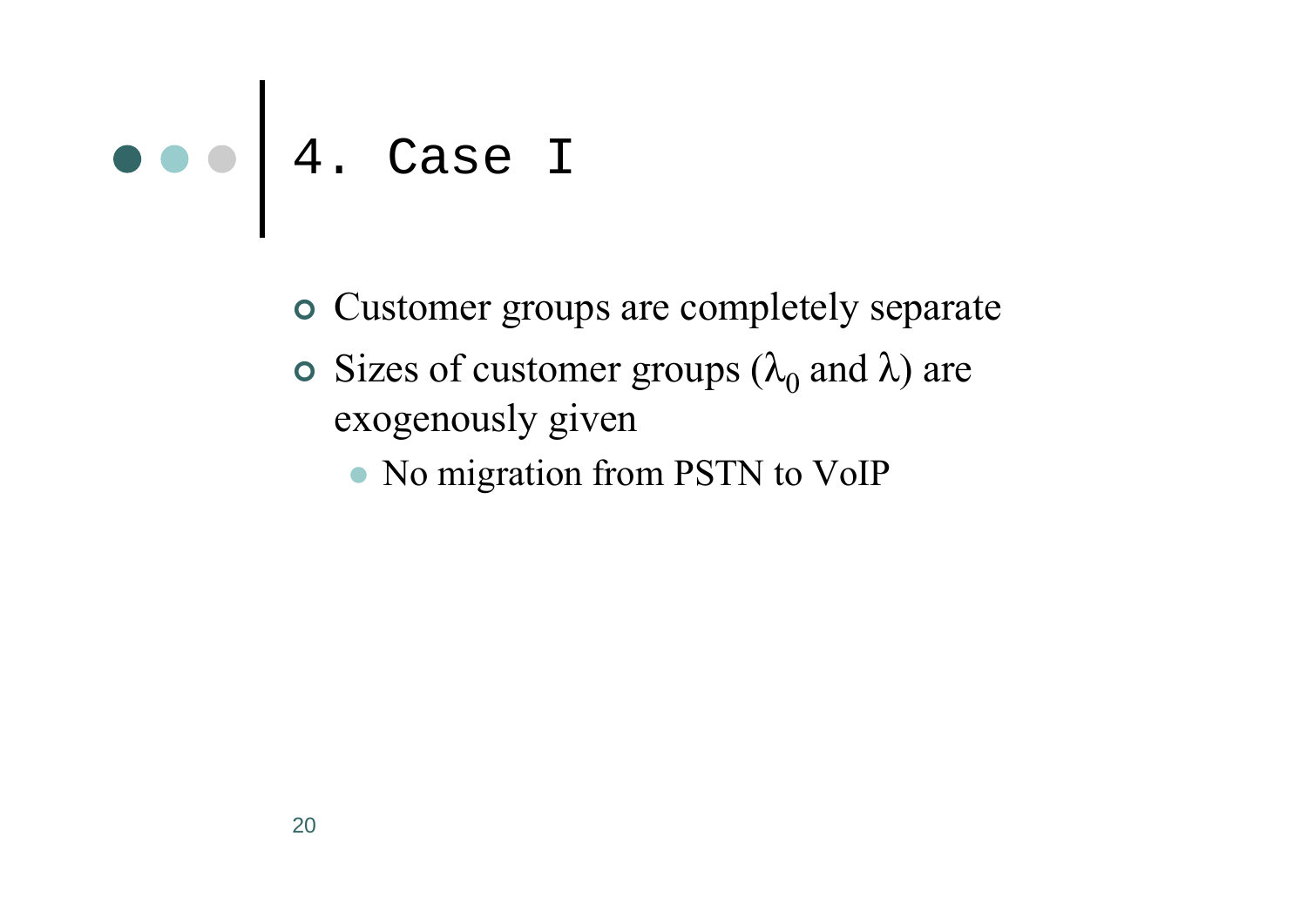



Case I: Exogenous customer groups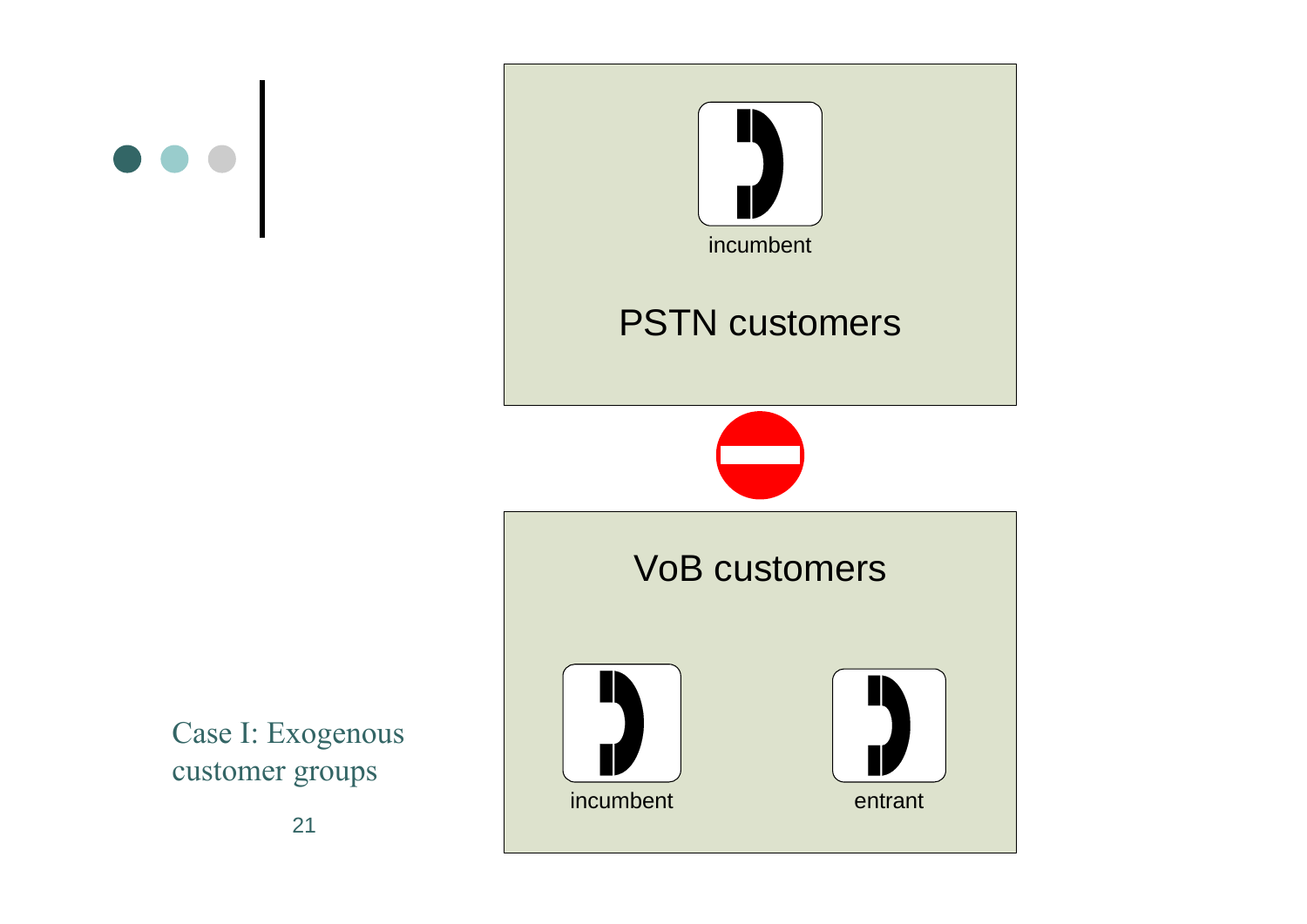- | Consider an increase in *<sup>a</sup>*
	- $\bullet$ **•** Translates into higher retail prices  $p_1^*$  and  $p_2^*$
	- Market shares unaffected
- **o** Intuition
	- Access price increase is completely passed on to consumers
		- •**Difference between**  $p_1^*$  **and**  $p_2^*$  **remains constant**
	- All consumers purchase
		- Willingness to pay is sufficiently high
		- Inelastic demand for one unit of the good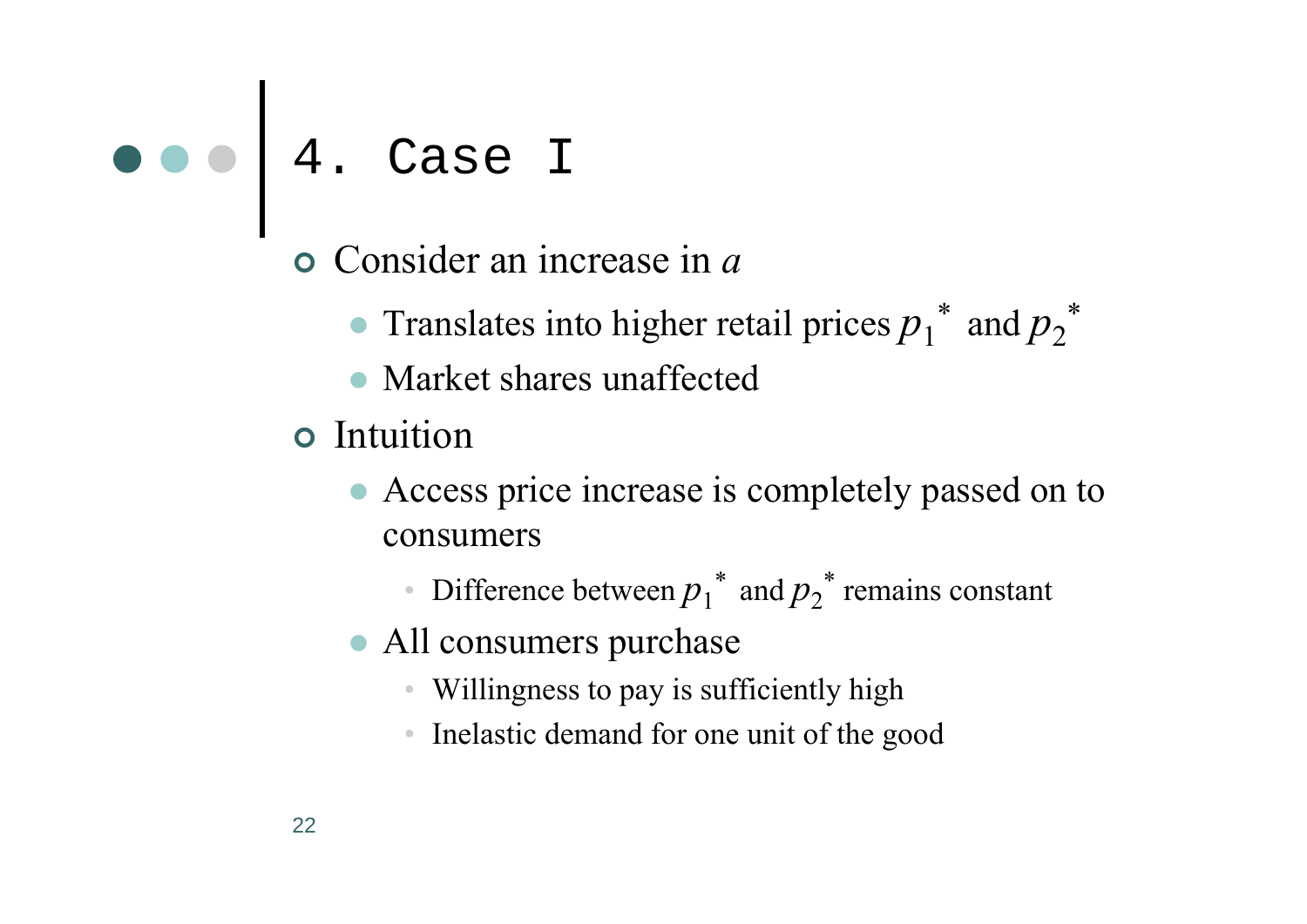| Consider an increase in *<sup>a</sup>*

- Incumbent's profits  $\pi_1$  increase
- **•** Entrant's profits  $\pi_2$  constant
- | Interpretation
	- $\bullet$  Only the incumbent benefits from a higher access price *<sup>a</sup>*
	- $\bullet$ • The entrant increases its retail price  $p_2^*$  in proportion to its higher marginal cost for calls to PSTN customers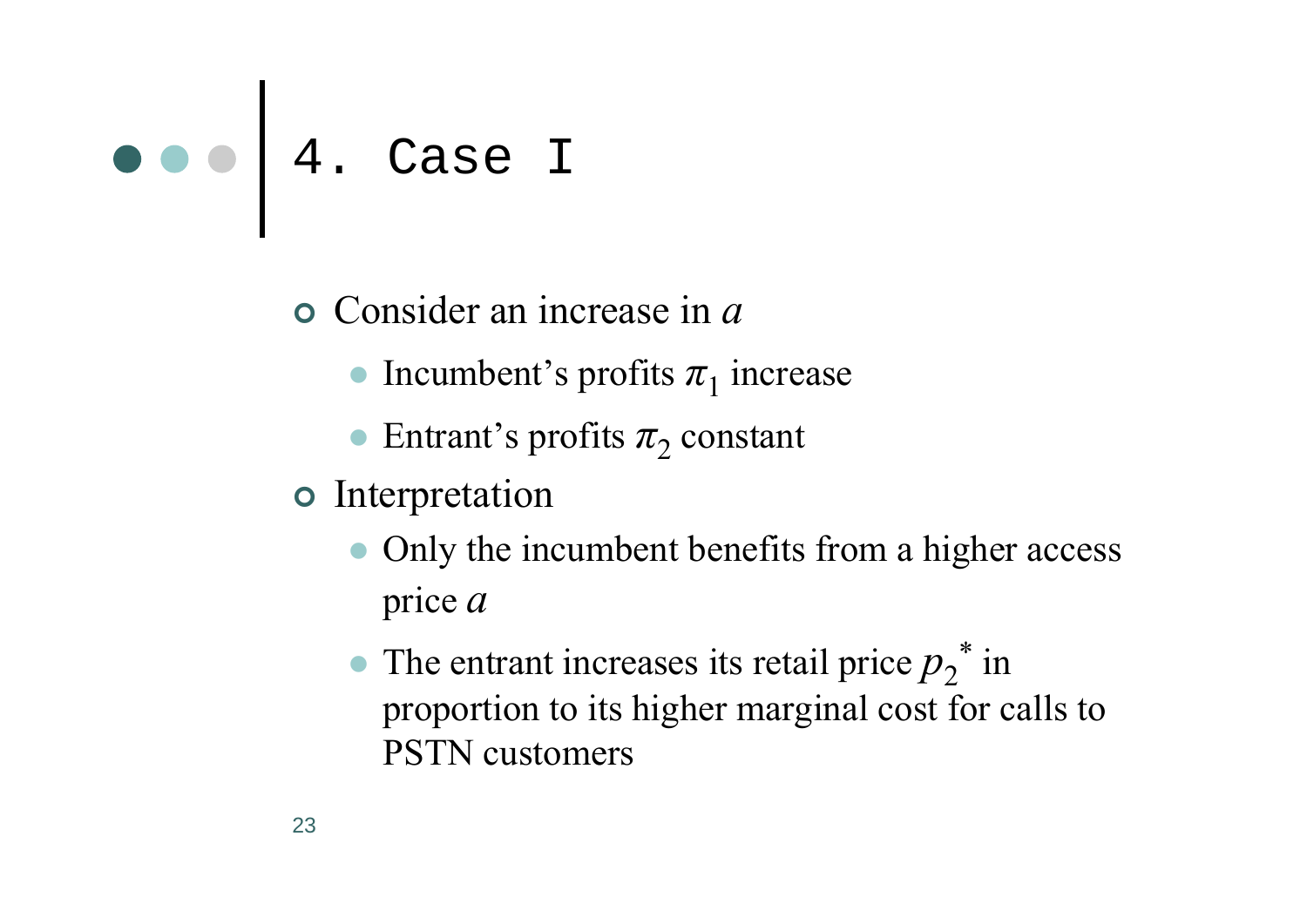- | Consumers can choose between PSTN and VoIP
- **•** Sizes of customer groups ( $\lambda_0$  and  $\lambda$ ) are endogenously determined
	- $\bullet$ Migration from PSTN to VoIP is endogenous...
	- ... and depends on retail prices and quality differences of PSTN and VoIP offerings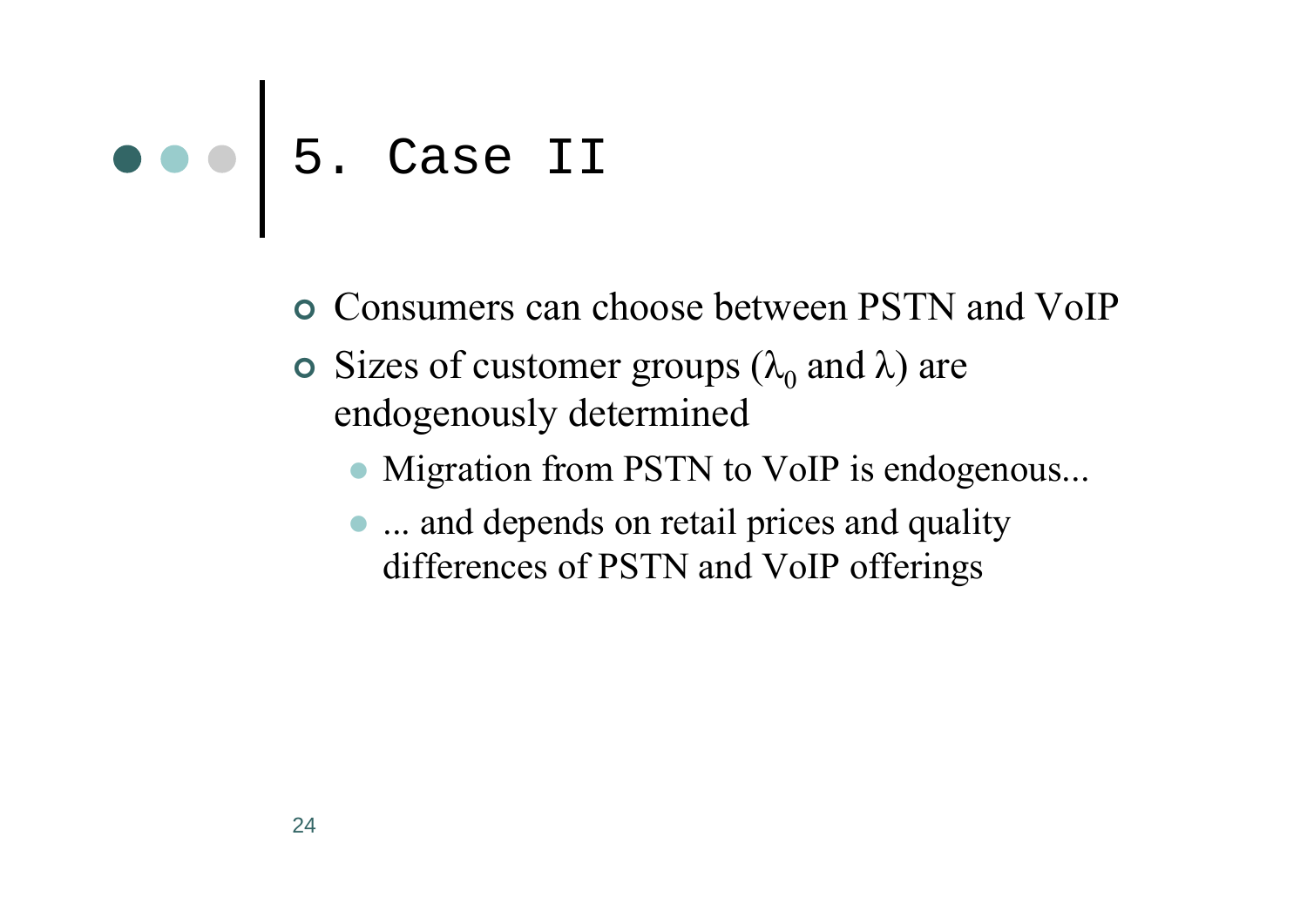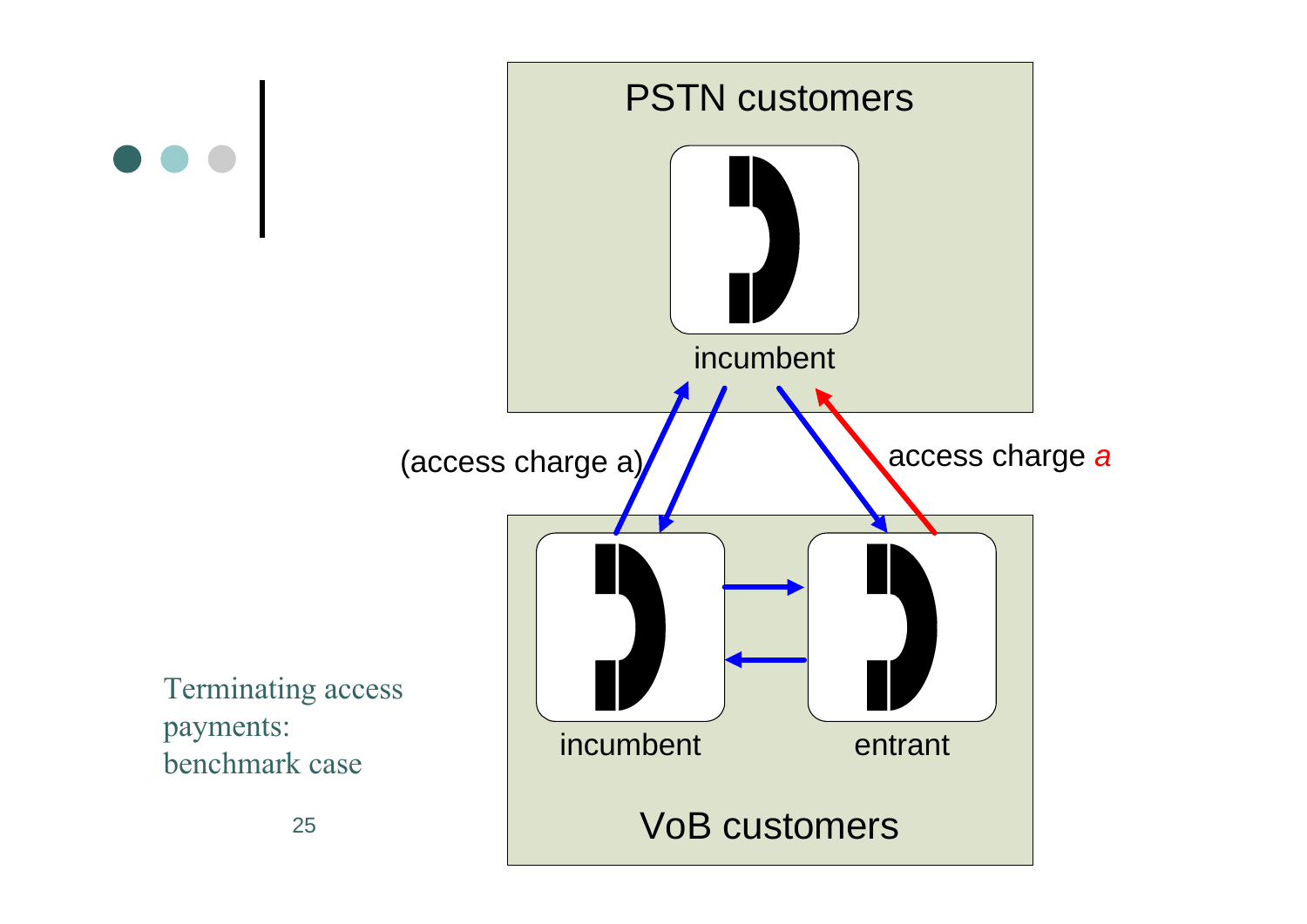- | Assumption: consumers have different preferences:
	- 1. Uniformly distributed preferences towards PSTN versus VoIP
	- 2. Uniformly distributed preferences towards incumbent versus entrant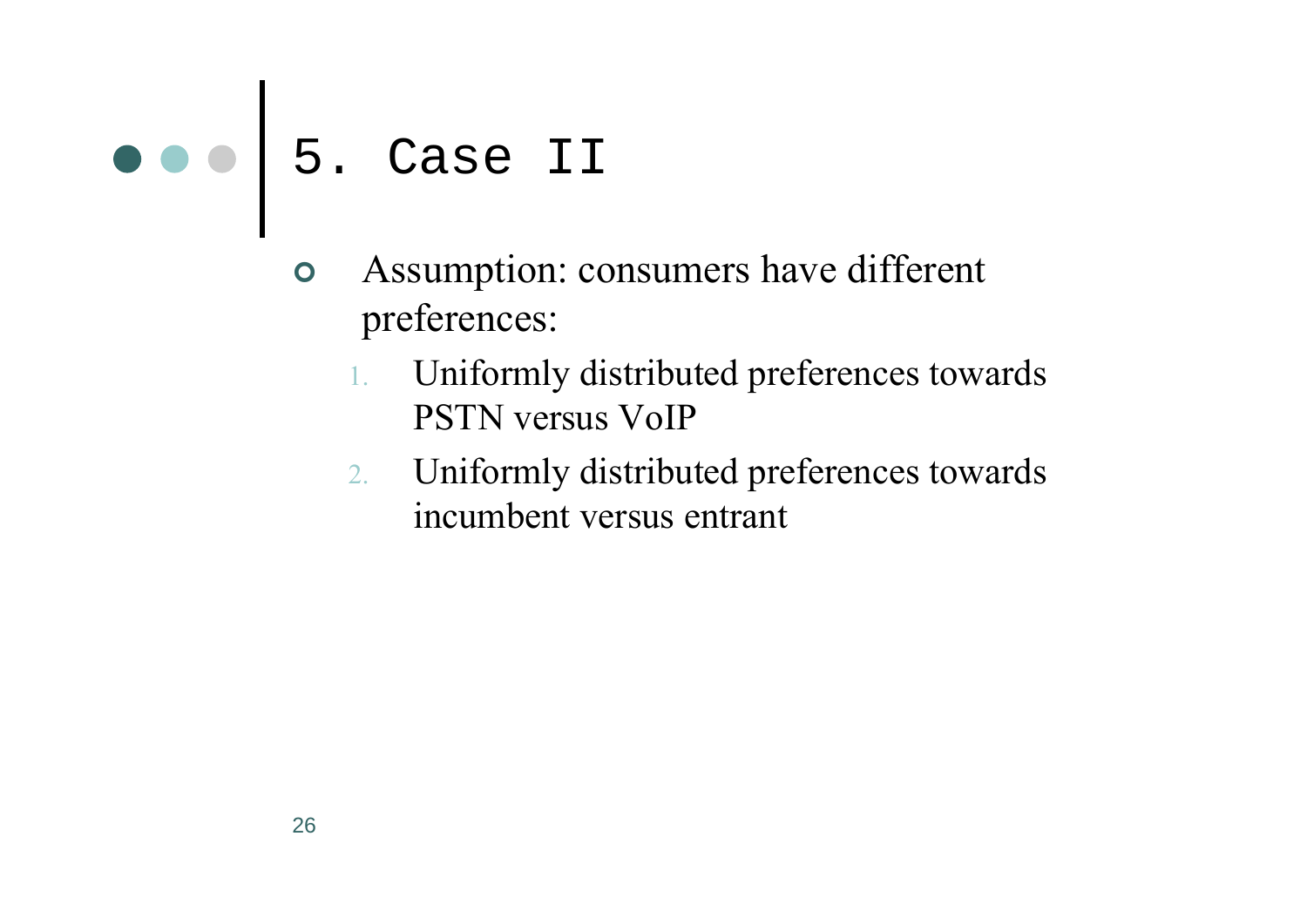| Incumbent's profit function:  $\pi_1(p_1, p_2; a, p_0, \underline{p}_1, \underline{p}_2) = \lambda_0 (p_0 - \lambda_0 c) +$ 

$$
\lambda [s_1(p_1, p_2) (p_1 - \lambda_0 c) + s_2(p_1, p_2) \lambda_0 (a - c)]
$$

| Entrant's profit function:  $\pi_2(p_1, p_2; a, p_0, p_1, p_2) = \lambda s_2(p_1, p_2) (p_2 - \lambda_0 a)$ 

 $\circ$  Now  $\lambda_0 = \lambda_0(p_0, p_1, p_2)$  and  $\lambda = \lambda(p_0, p_1, p_2)$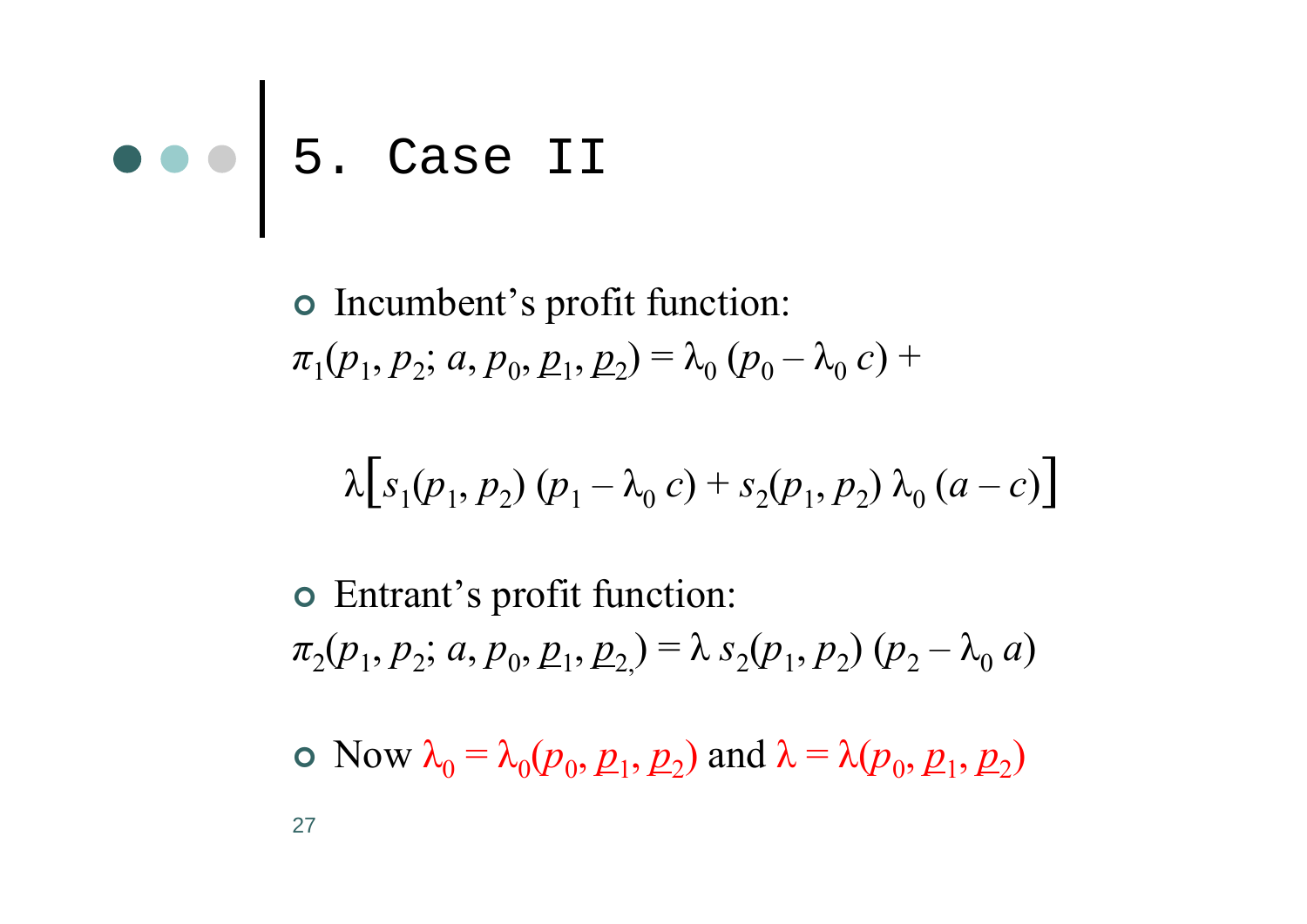- **o** timing of events
	- 1. Regulator sets *a* and  $p_0$
	- 2. Given preferences consumers choose between PSTN and VoIP. Operators simultaneously set prices  $p_1$  and  $p_2$
	- 3. Consumers observe  $p_1$  and  $p_2$ , and those who decided to migrate, make purchase decisions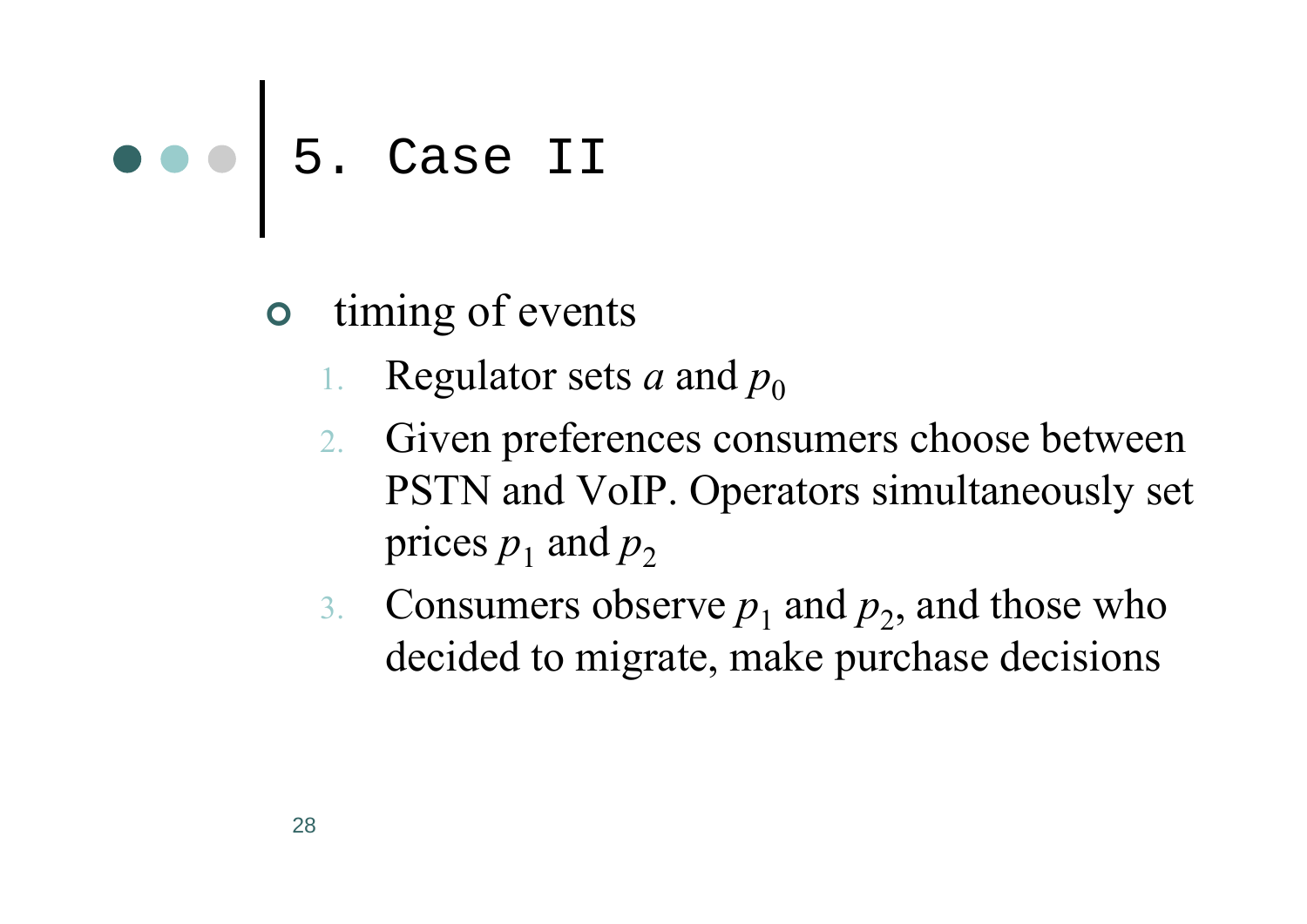

#### | Representation of market shares

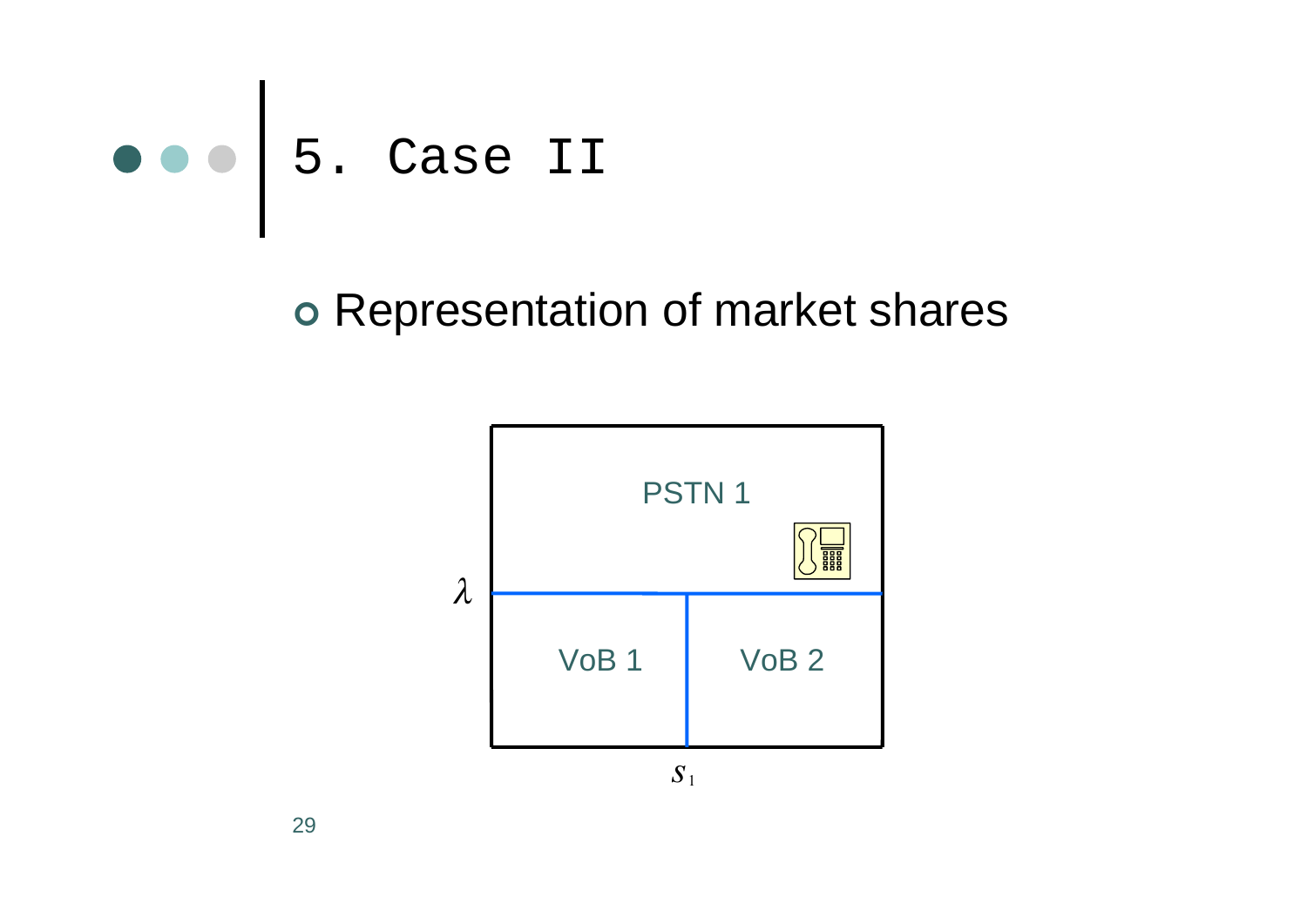- | Result 1a: Consider an increase in access price *<sup>a</sup>*
	- $\bullet$ • VoIP prices  $p_1^*$  and  $p_2^*$  increase (at an increasing rate)
- $\circ$  Intuition
	- Entrant's perceived marginal cost is increased
	- Entrant increases its retail price
	- Incumbent's opportunity cost is also increased
	- Incumbent increases its retail price
	- Strategic complementarity (upward sloping best responses)
	- Repeated cost effect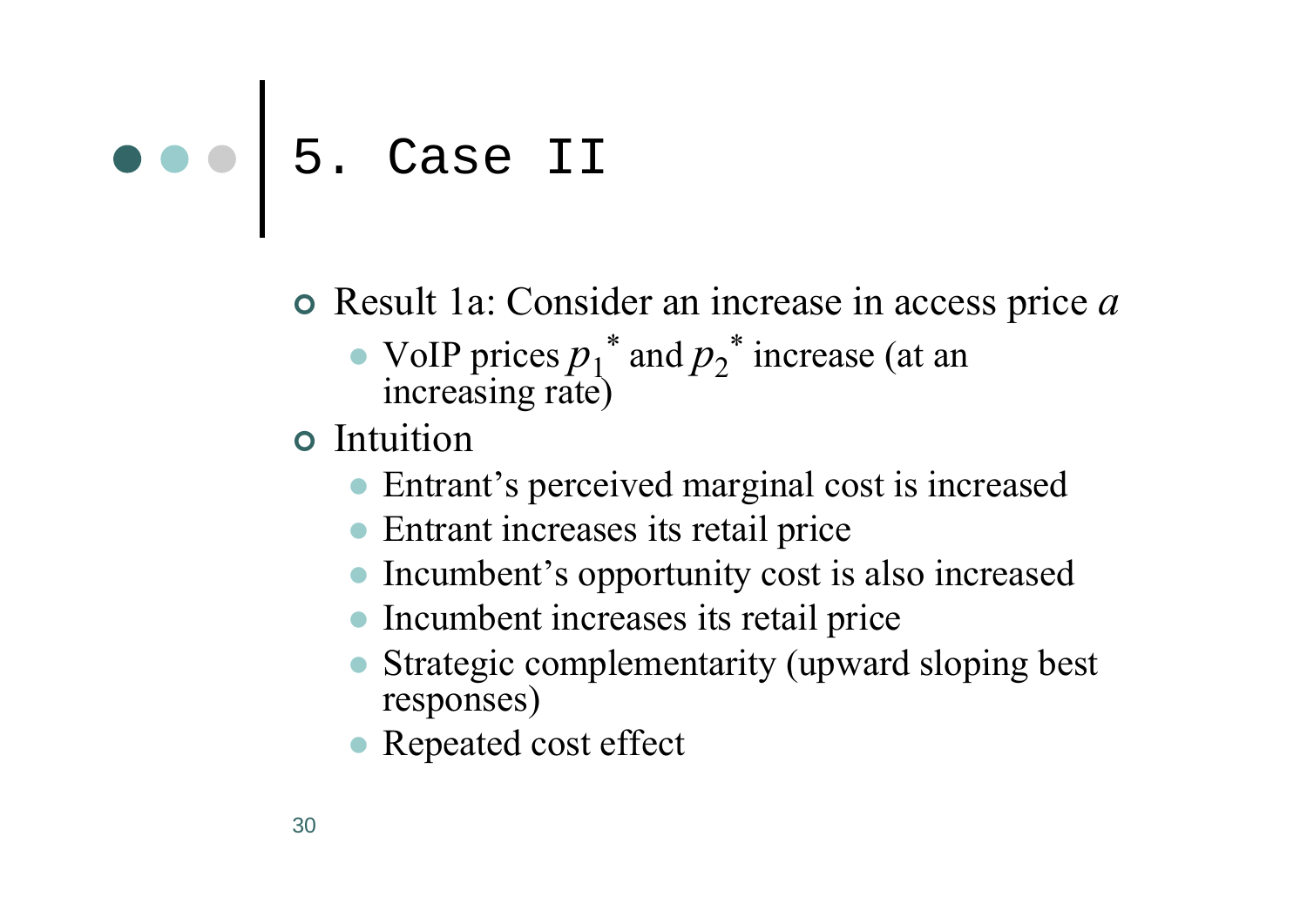- | Result 1b: Consider an increase in access price *<sup>a</sup>*
	- $\lambda^*$ , the customer base for VoIP in equilibrium,  $decreases (= less migration)$
- **o** Intuition
	- A higher PSTN access price increases entrant's marginal cost; entrant increases retail price  $p_2$
	- $\bullet$  Incumbent's opportunity cost of attracting an additional customer increases
	- $\bullet$  The incumbent increases its retail price  $p_1$
	- Strategic complementarity
	- Higher prices for VoIP anticipated by customers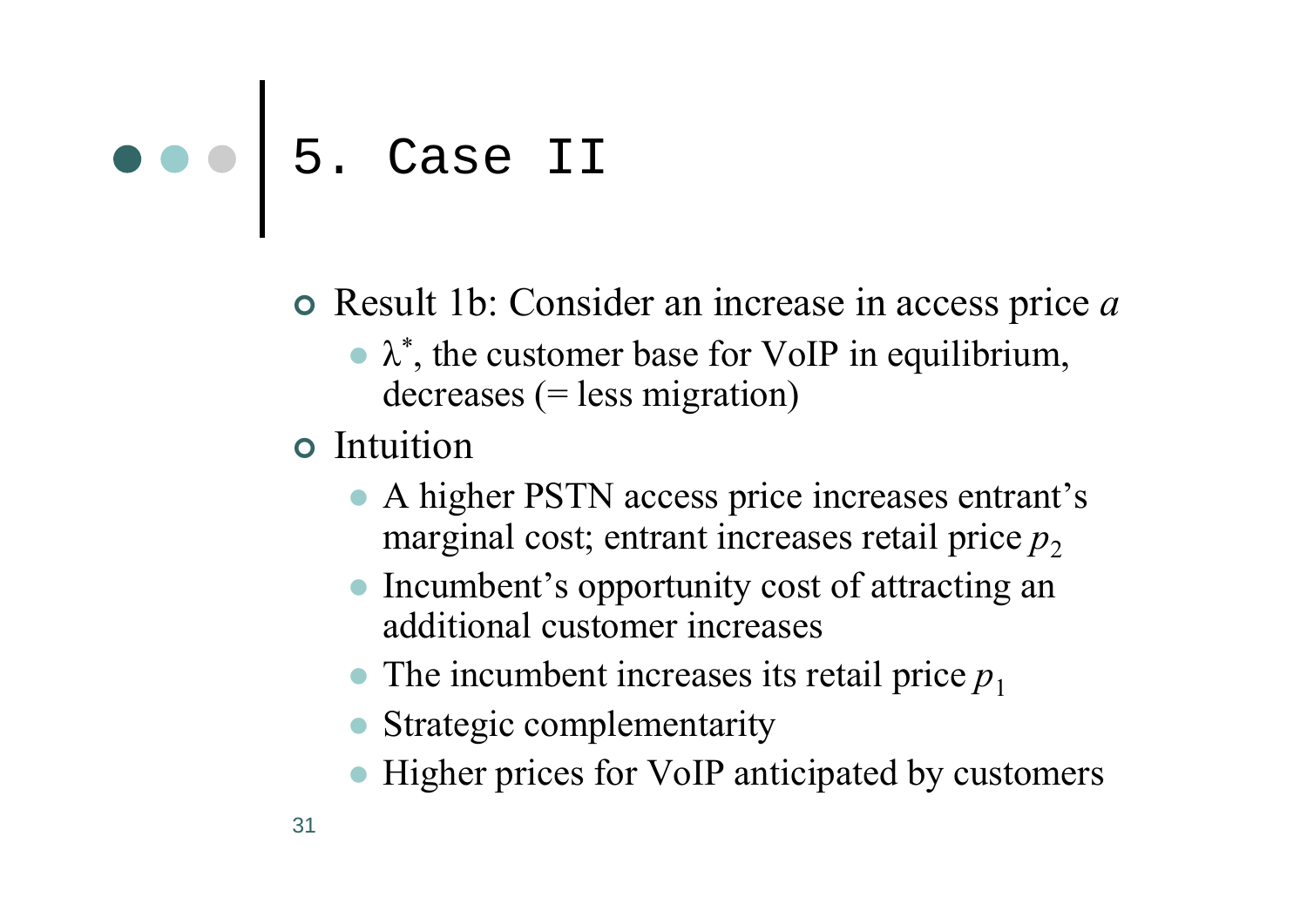| Result 1c: Consider an increase in access price *<sup>a</sup>*

- The entrant's profits decrease
- The incumbent's profits initially increase and, for high levels of *<sup>a</sup>*, decrease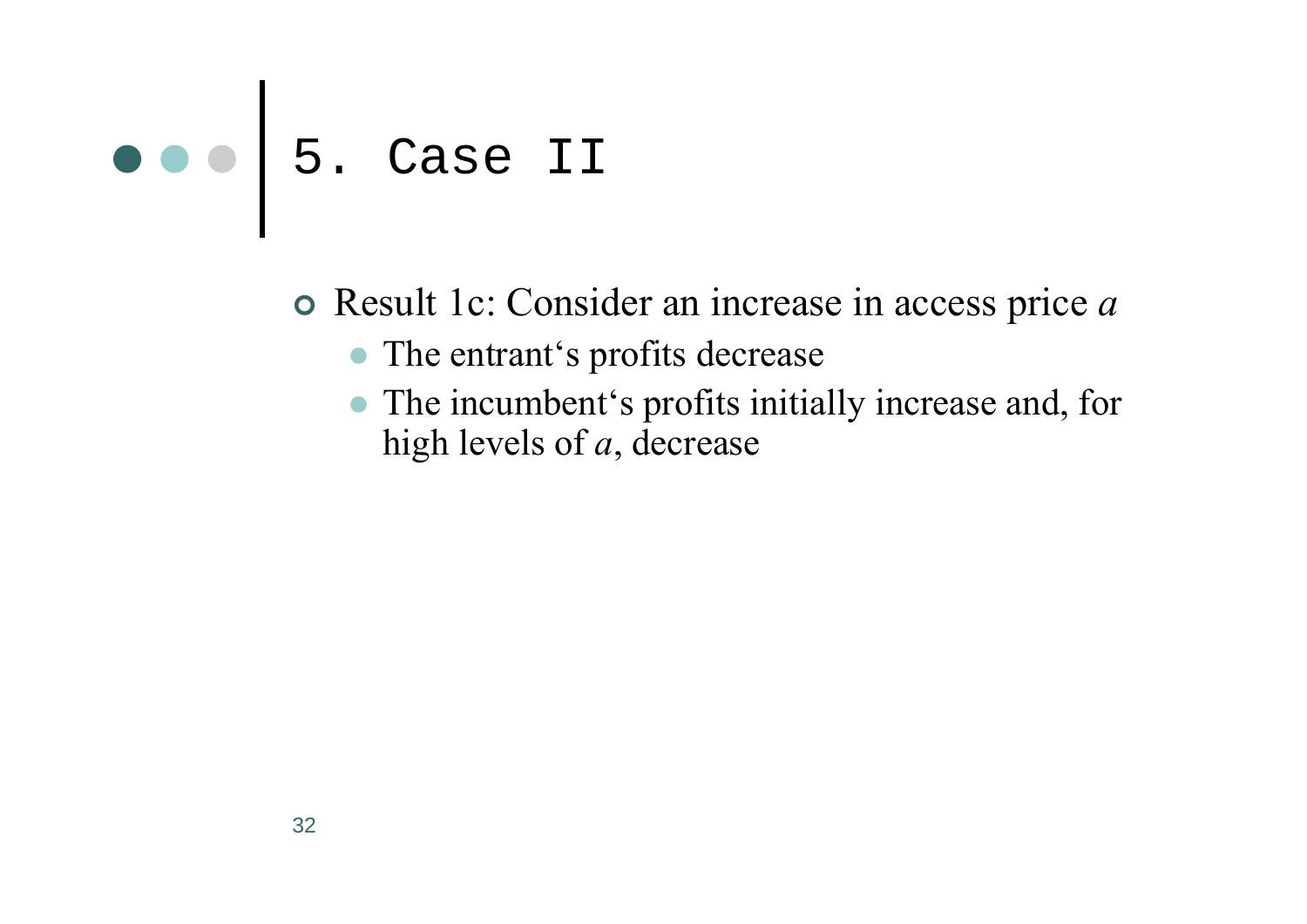- $\circ$  Suppose  $a > c$  and consider an increase in PSTN price  $p_0$ 
	- $\bullet$  VoIP prices  $p_1^*$  and  $p_2^*$  decrease
- **o** Intuition
	- $\bullet$  Higher  $p_0$  reduces size of PSTN segment
	- Probability that entrant's customers make calls to PSTN network decreases
	- Entrant's marginal cost is reduced; entrant sets a more aggressive retail price  $p_2$
	- $\bullet$ Incumbent's opportunity cost is reduced
	- Incumbent set a more aggressive retail price  $p_1$
	- Strategic complementarity (upward sloping best responses)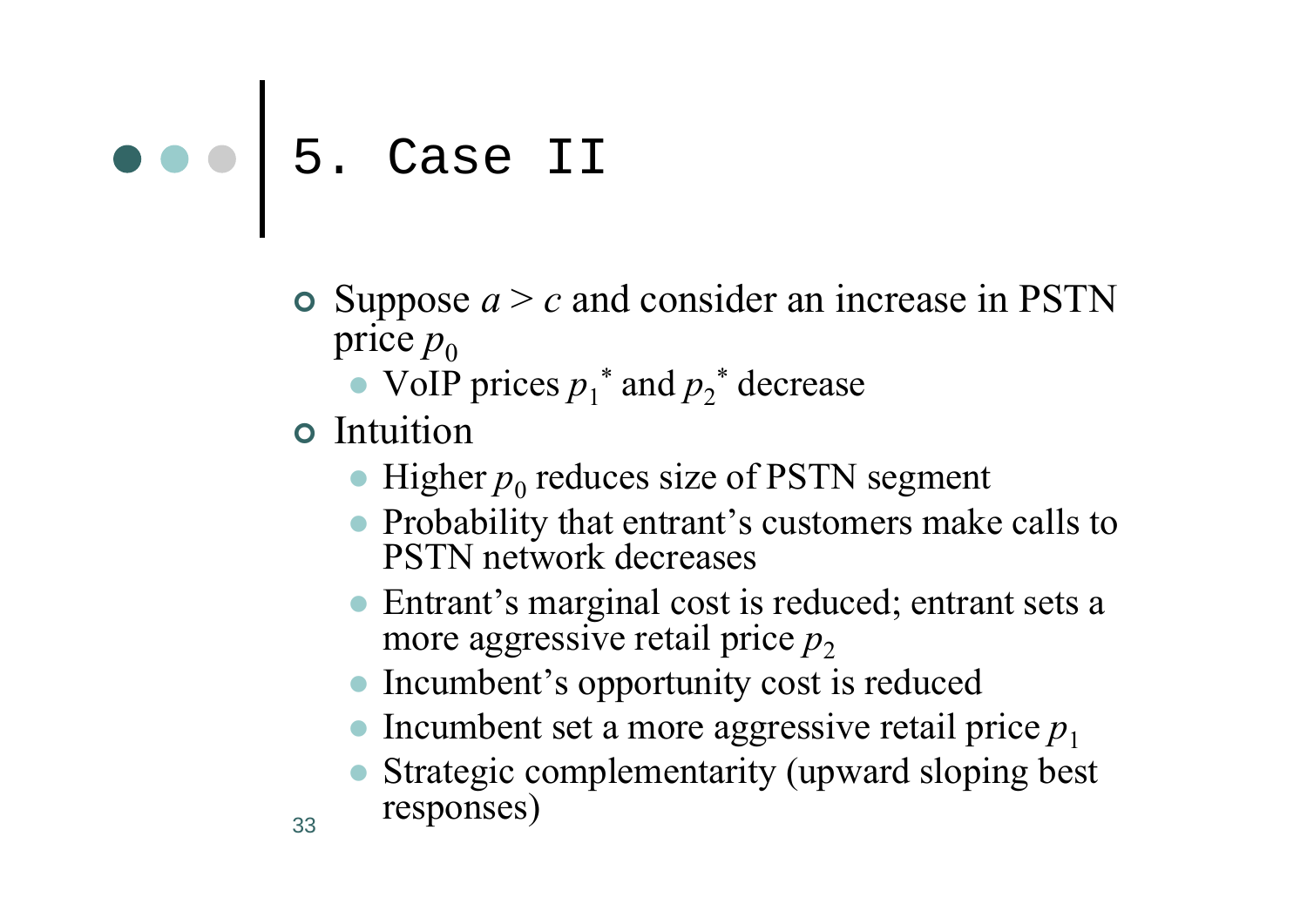$\bullet$  Suppose  $a > c$  and consider an increase in  $p_0$ 

- $\bullet \lambda^*$ , the customer base for VoIP in equilibrium, increases
- | Intuition
	- If PSTN telephony becomes more expensive, more consumers will switch to VoIP
	- This effect is magnified by the increased competition in the VoIP segment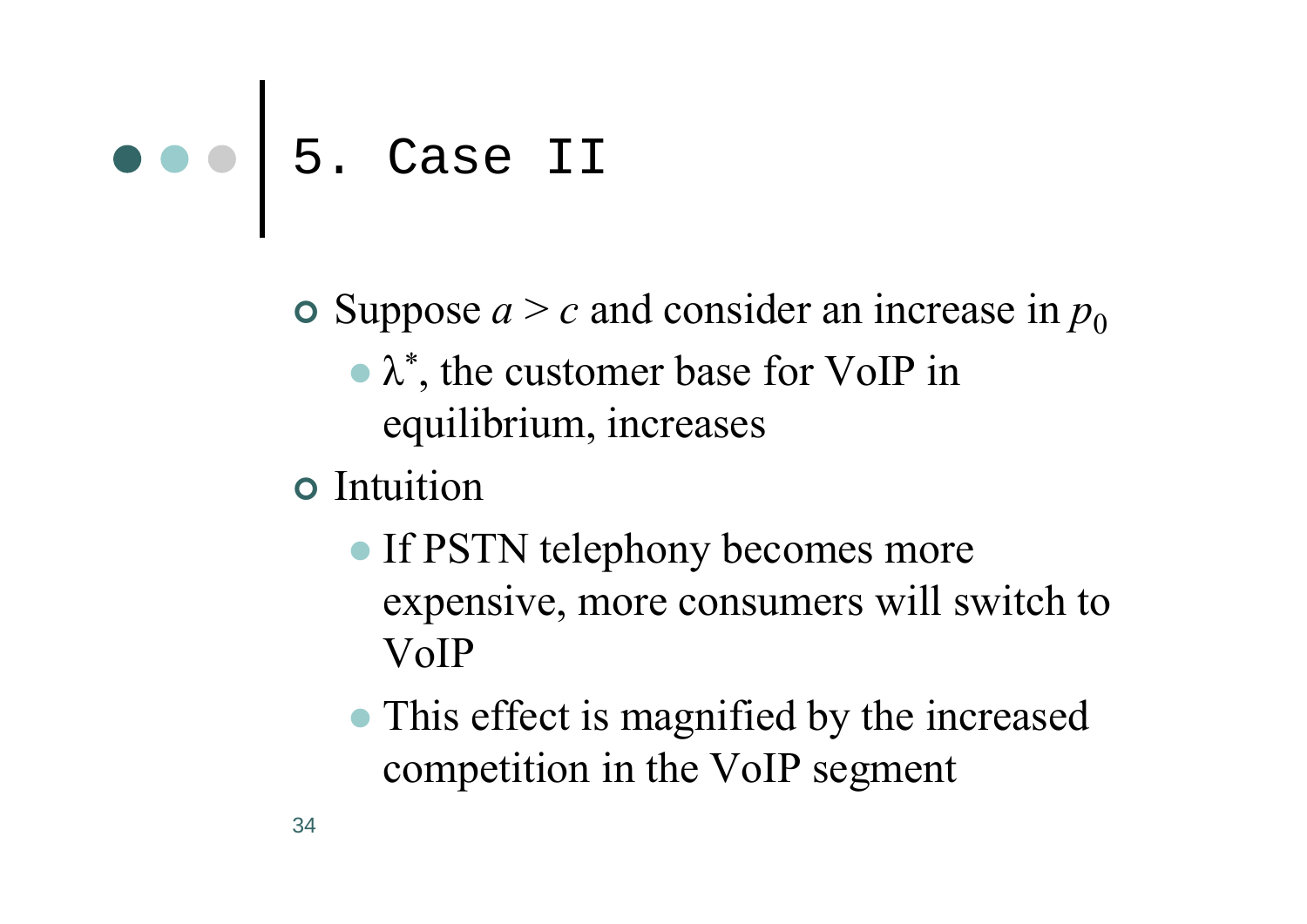- $\bullet$  Suppose  $a = c$  and consider an increase in PSTN price  $p_0$ 
	- $\bullet$  VoIP prices  $p_1^*$  and  $p_2^*$  constant
- $\circ$  Intuition
	- $\bullet$  Entrant's marginal cost is not affected if size of PSTN segment decreases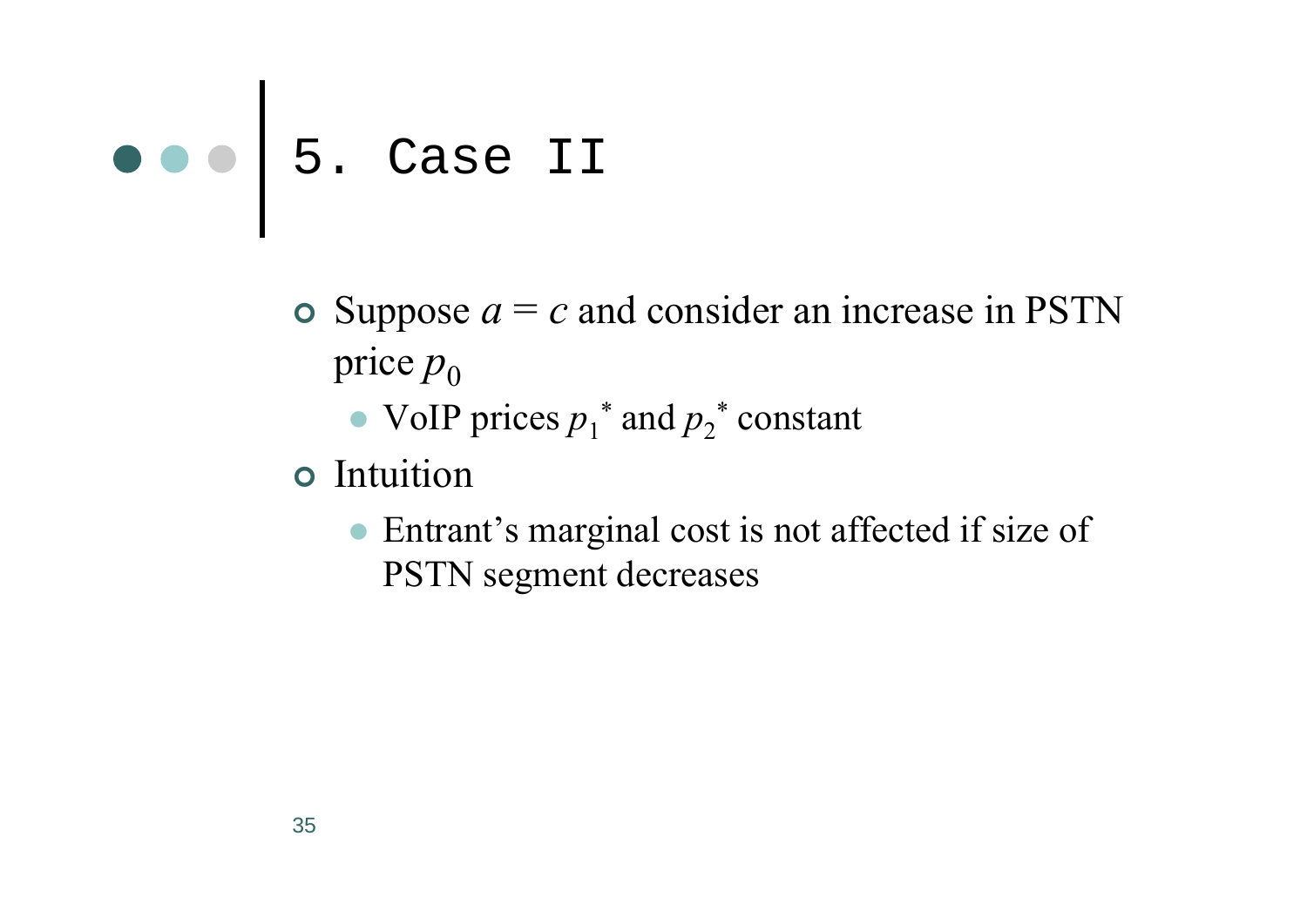#### 6. Investment incentives

- | Investment in VoIP infrastructure and services
	- Cannibalization effect for incumbent (substitute away from PSTN)
	- $\bullet$  Access revenue effect
- Result: If the cannibalization effect is strong, the incumbent, integrated firm invests less than the non-integrated entrant.
- | Result: If the cannibalization effect is weak, the incumbent, integrated firm may invest less than the non-integrated entrant.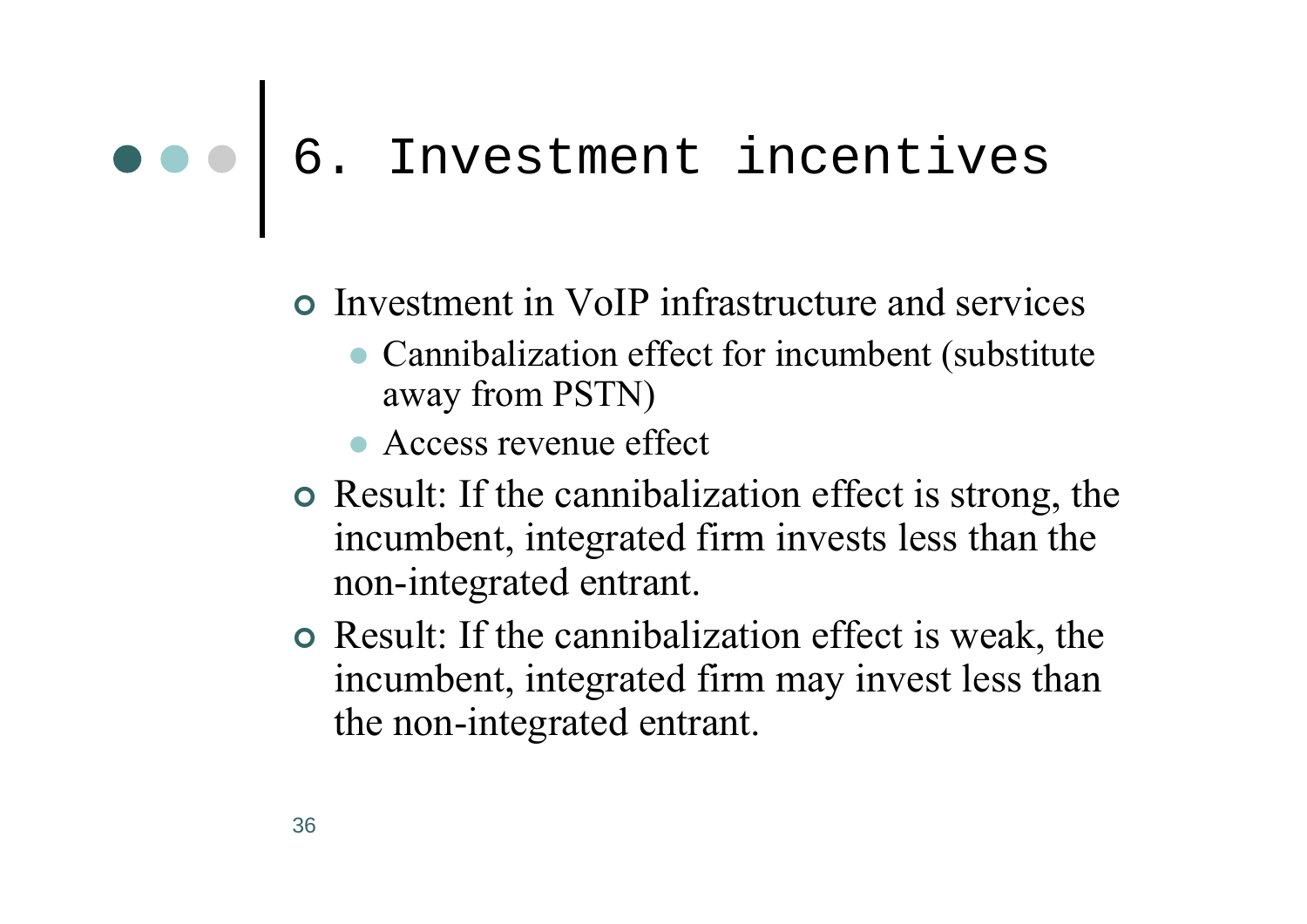### 6. Extensions

#### **•** Profit drivers

- Starting point: competition in flat rates
- $\bullet$  This is compatible with uniform per-minute prices + constant demand for call minutes
- $\bullet$  Prices for off-net calls from VoIP to PSTN
	- In our model, per-customer revenues from these prices are equal to revenues from flat rates
	- Comparative statics properties are preserved, however, VoIP per-minute prices for off-net calls can increase if the access price is reduced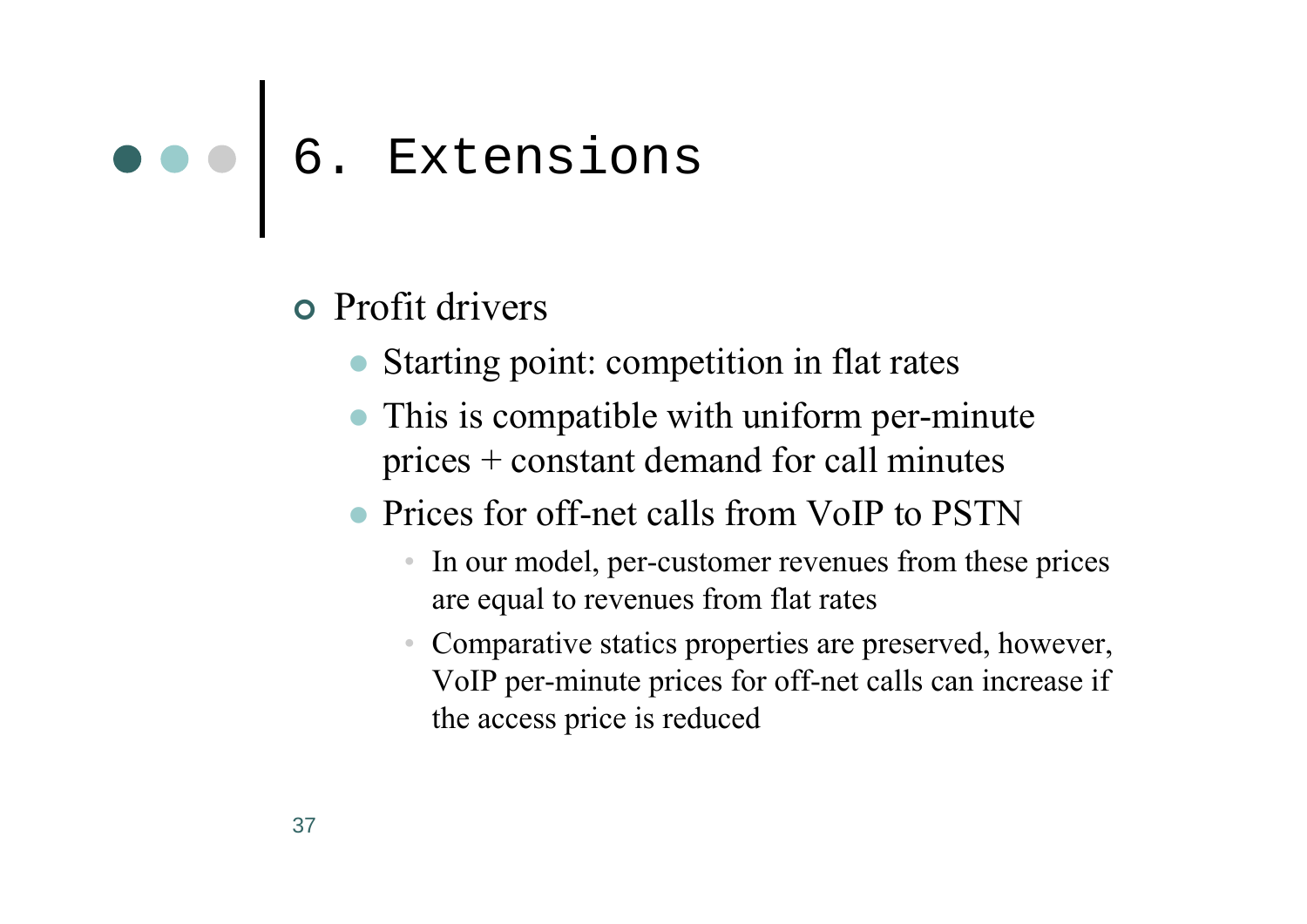### 6. Extensions

- **o** Terminating access
	- Add access charge *b* for calls originating from PSTN and terminating on VoIP networks
	- $\bullet$  Describes some of the actual VoIP services on offer
	- $\bullet$ Same qualitative results for *b < a*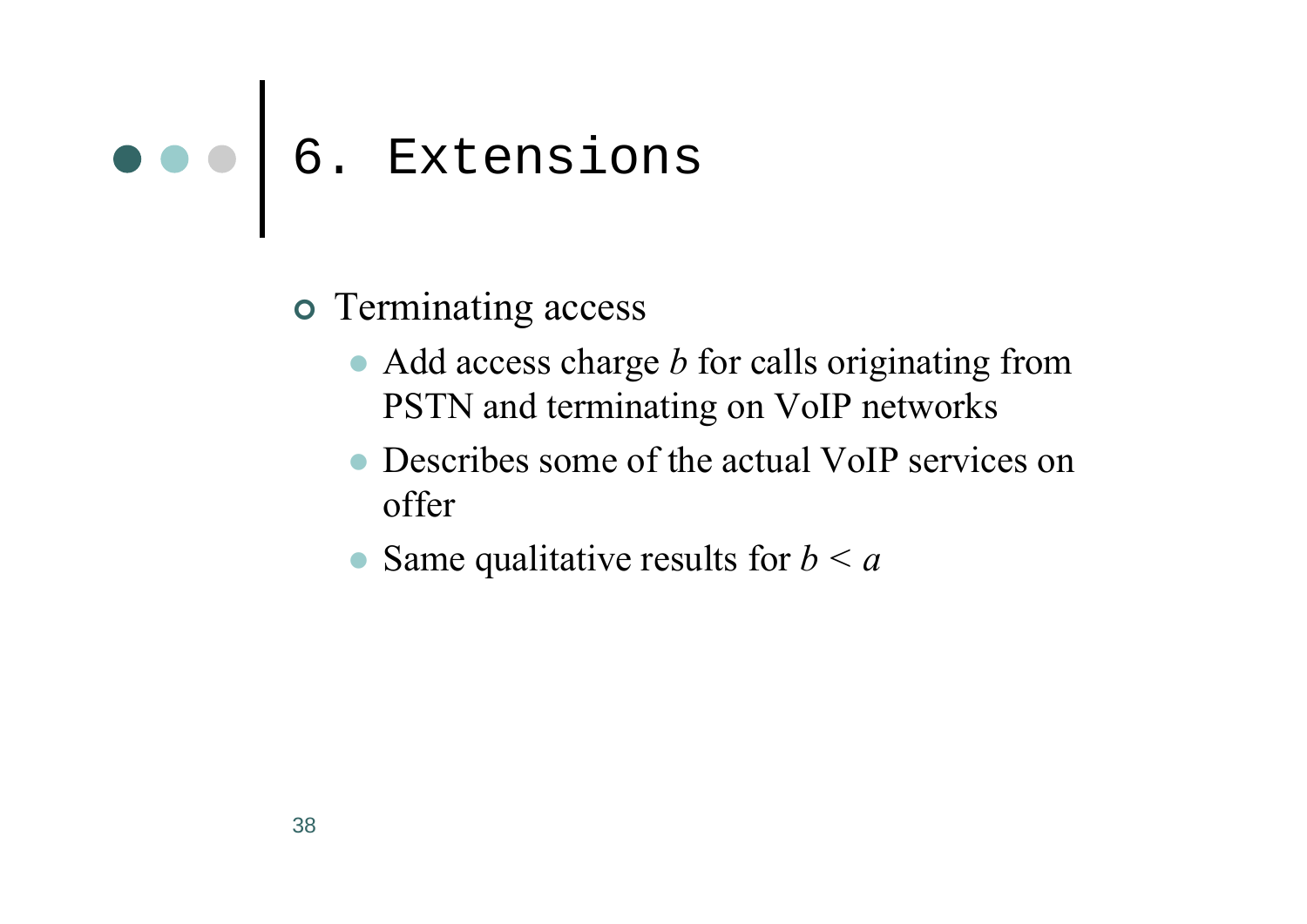



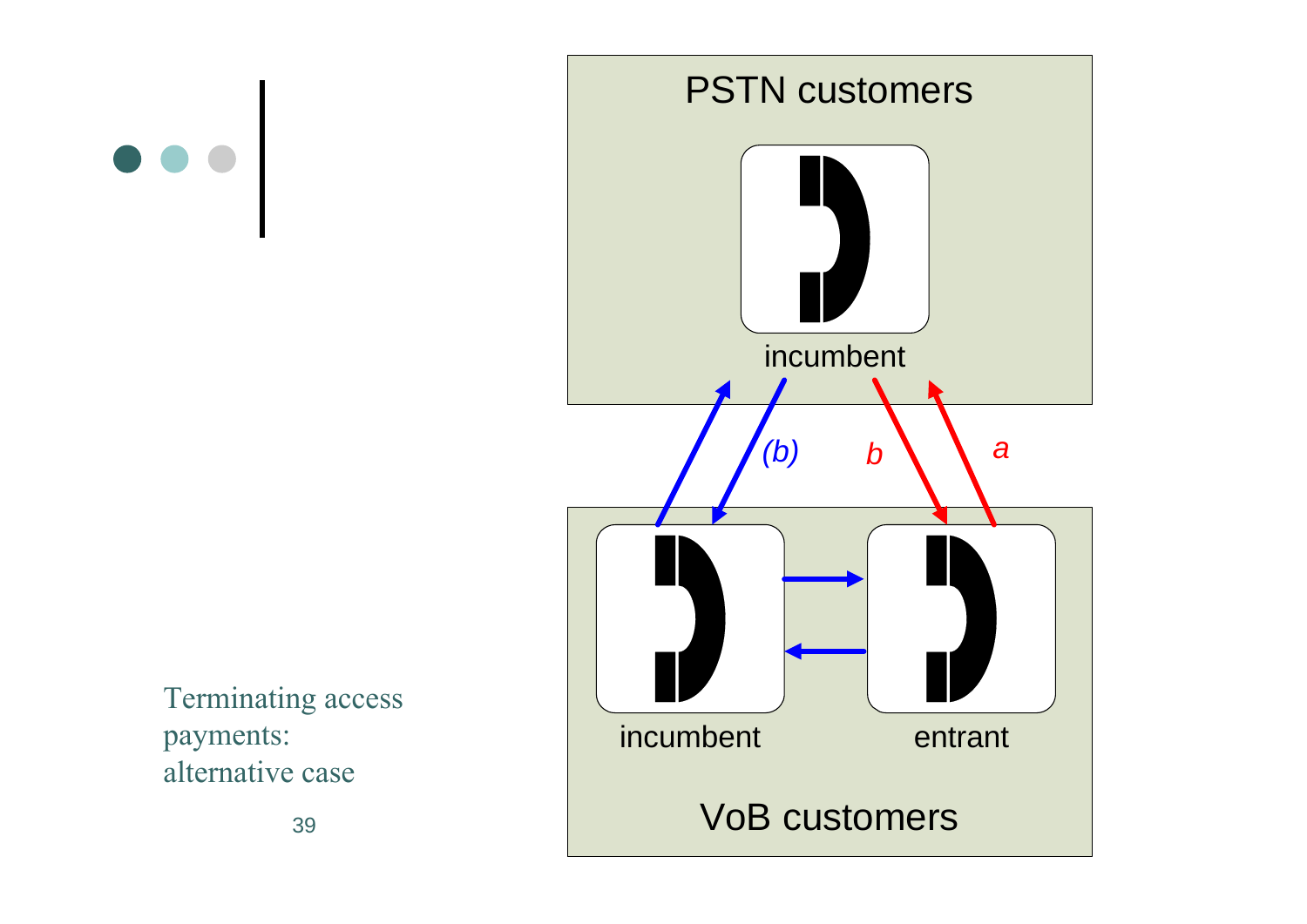### 6. Extensions

- $\circ$  Endogenous setting of PSTN price  $p_0$ 
	- Although the incumbent will want to exploit PSTN customers...
	- ... it is disciplined because of the presence of the VoIP segment
- **o** We consider two cases:
	- $\bullet$   $p_0$  determined by a competitive fringe
	- $\bullet$   $p_0$  set by the incumbent before VoIP prices are set